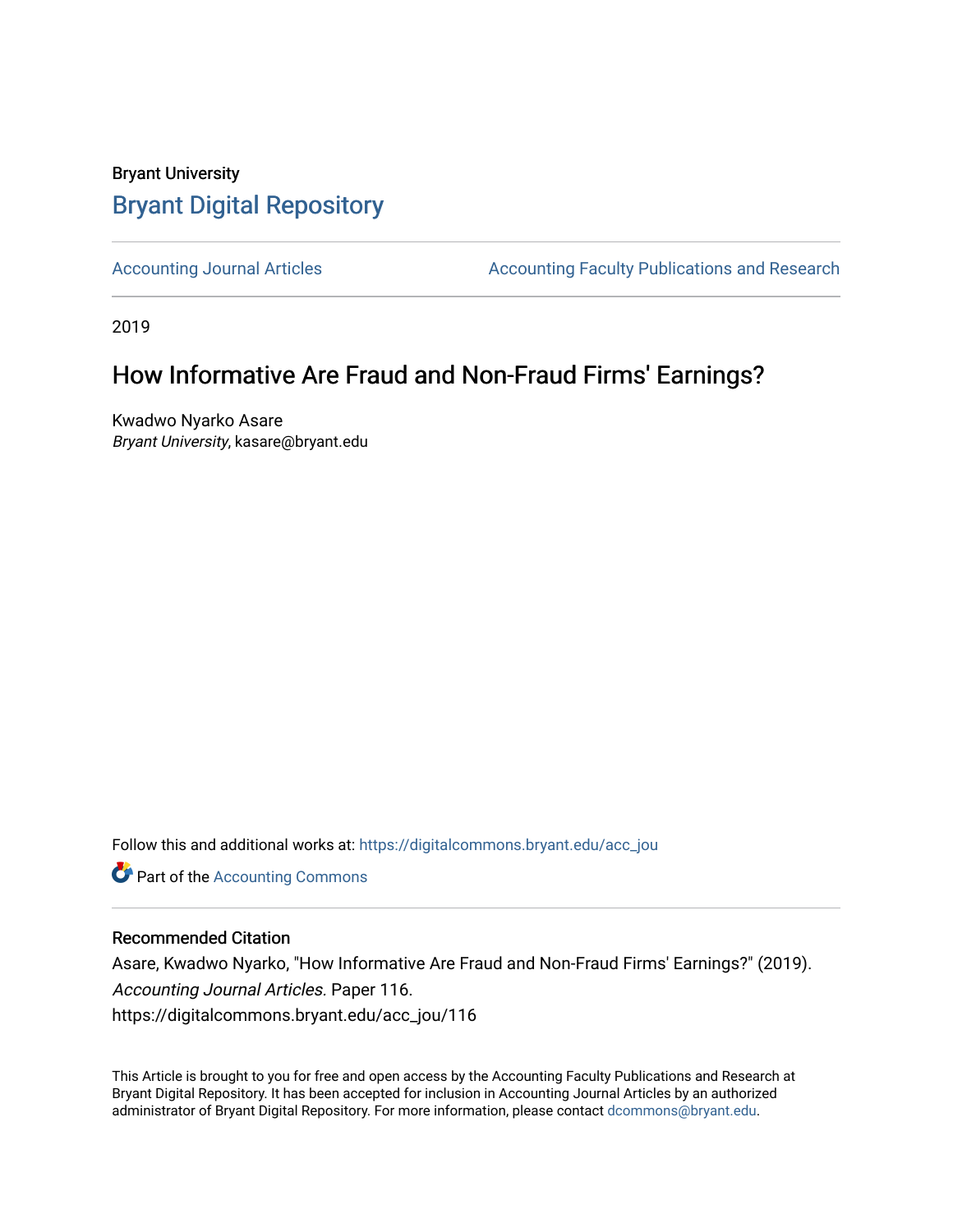

#### **How Informative Are Fraud and Non-Fraud Firms' Earnings?**

*Kwadwo Asare\**

#### **Introduction**

The quality of earnings affects information asymmetry and so, the optimal functioning of the capital markets (e.g., Bhattacharya et al., 2003). Givoly et al. (2010) evaluate earnings management at private and public companies and find that managers of public companies manage earnings more than their private company counterparts, affirming the importance of high earnings quality for publicly traded companies. Higher quality of earnings improves financial statement comparability by reducing the cost of acquiring information as measured by analysts' forecast errors and analysts' following (De Franco et al., 2011). The importance of the quality of earnings is accentuated by the fact that even sophisticated market participants like analysts have been documented to consistently misjudge the quality of earnings. For example, analysts have been found to exhibit an optimistic bias in their earnings forecasts. That is, actual earnings minus analysts' forecasted earnings tends to be negative (Richardson et al., 2003), and misperceive the properties of accruals (Sloan, 1996).

To the extent that financial reporting fraud affects earnings quality, it influences information asymmetry by increasing the cost of information gathering and ultimately the optimal allocation of capital. While it has been documented that earnings management influences earnings quality and information asymmetry, there is a dearth of studies in the financial accounting and auditing literature about how outright fraudulent financial reporting systematically influences the quality of earnings. Rare examples are Carcello and Nagy (2004) who document that long tenured auditors tend to be associated with client financial reporting fraud, and more recently Beneish et al. (2013) who show that firms with a high probability of having manipulated their accounts are associated with lower returns.

This study evaluates earnings and its accrual and cash flows components of fraud and matched non-fraud firms on three primary dimensions of earnings quality namely, persistence, how they are related to absolute analysts' forecast errors, and, abnormal returns. Examples of earnings quality studies include Sloan (1996), Dechow et al. (1998), and Fairfield et al., (2003). One of the most important benefits the capital markets provide society is the efficient allocation of capital. Fraudulent reporting short-circuits this important function of the capital markets. To fully capture the efficient capital allocation potential of the financial markets, it is important for practitioners to understand the properties of firms engaged in fraud when compared to peer non-fraud firms. By identifying certain distinguishing properties of earnings of fraud firms, this study contributes toward that end.

This study finds no difference in persistence of return on assets (ROA) conditional on a firm having committed fraud. This result holds when ROA is broken into its cash flow and accrual components. However, when the accrual and cash flow components of net income (i.e., ROA) are estimated separately, fraud firms' accruals are more persistent pre-fraud but less so post-fraud. However, there is no difference in the persistence of cash flow pre-fraud, during the fraud period, and postfraud.

These results provide additional evidence that Sloan's (1996) decomposition of earnings into their accrual and cash flow components can be exploited to glean more information about the properties of fraud firms' earnings compared to peer nonfraud firms and is similar to McInnis and Collins (2011) who find that decomposing earnings into accrual and cash flow improves analysts' earnings forecasts.

The results of this study have implications for practitioners, regulators, and researchers. Since cash flows are typically more persistent than accruals, "unusually" very persistent accruals can be a red flag of fraud. For example, the fraudulent accounts opened in the names of Wells Fargo's customers (Glazer, 2016) and billed with fees, in large enough numbers, and for long enough periods, could contribute to unusually high persistence of the accrual component of Wells Fargo's income since either some of those revenues were not backed by cash or were prone to subsequent reversal.

\*The author is a professor at Bryant University.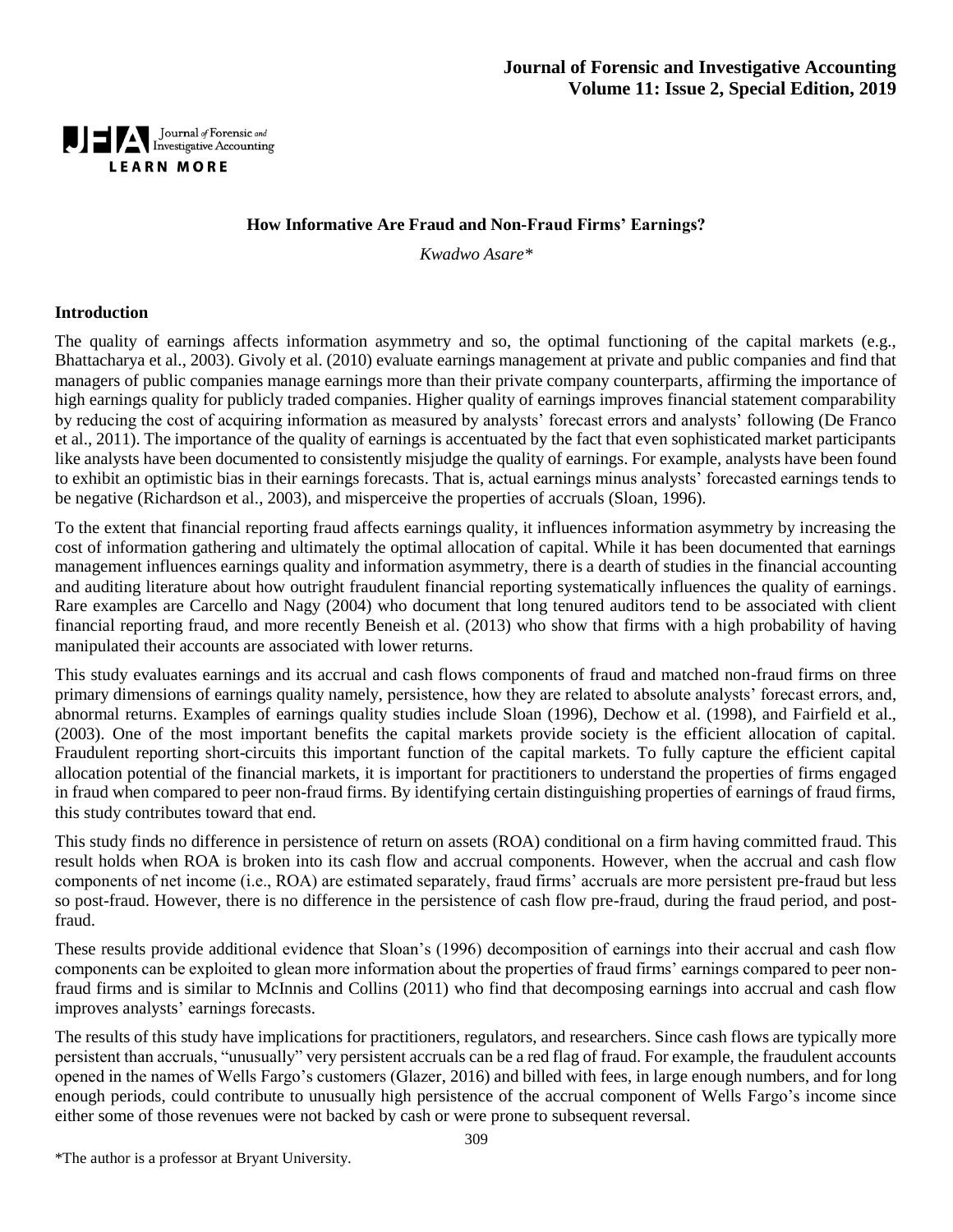The study finds that for fraud firms, there is a positive relation between both earnings and cash flows and absolute analysts' forecast errors pre-fraud, but this association is absent during and post fraud. Thus, a long sequence of positive relation between earnings and the cash flows component of earnings and absolute analysts' forecast errors followed by a string of no association may signal a candidate of fraud. Thus, the elimination of this positive association may be a red flag.

Unsurprisingly, there are positive associations between unconditional earnings and its cash flow and accrual components and returns across all three periods. However, conditional on fraud, there is a marginally negative relation between earnings and returns in the pre-fraud period, there is no relation with returns during and post-fraud. Most of the negative relation between earnings and abnormal returns for fraud firms in the pre-fraud period is attributable to accruals as there is a strong negative ration between accruals and returns when earnings are decomposed into cash flow and accruals. Conditional on fraud, cash flow shows no association with returns across all three periods.

The changes in the usual positive relation between earnings and earnings components and returns when fraud is present signals declining earnings quality. An implication for practice is that an unusually high persistence of accruals coupled with a negative relation between the accrual component of earnings and abnormal returns may suggest that the market is wary about the quality of a firm's earnings. For practitioners without access to large datasets, the challenge is determining what is "unusual". A good starting point is to use the earnings properties of a combination of temporal firm specific data and a select group of peer firms.<sup>1</sup>

The rest of the paper is structured as follows: the literature, research questions, and hypotheses are presented in the next section; the following sections are the research design and the results; and the conclusion is the final section.

### **Literature and Hypotheses**

Dechow and Schrand (2004) suggest that the quality of earnings be evaluated on three criteria: 1) how well they reflect current performance, 2) how well they indicate future performance, and 3) how accurately they annuitize the value of the firm (Ohlson and Zhang, 1998). I review the literature in the context of these criteria.

#### *Cash Flows and Earnings Return Relationships*

Cash flow can be lumpy because cash collections and payments may not always reflect actual earnings, making it less reflective of current and future performance. In these cases, accruals can help earnings become more reflective of current and future performance (e.g., Penman and Sougiannis, 1998; Barth et al., 2001). However, because accruals involve estimates, they can more easily be manipulated than cash flows. Thus, earnings that reflect manipulated accruals less accurately reflect current and future performance (e.g., Sloan, 1996).

The literature has evaluated the quality of earnings by breaking them into their accruals and cash flow components, in whole, or a combination of the three. Finger (1994) finds that cash flow from operations has lower forecast error than earnings for predicting one year ahead cash flows, but that both earnings and cash flow are equally useful for predicting four and eight years ahead cash flows. Sloan (1996) examines the ability of current earnings and its cash flow and accrual components to forecast one year ahead earnings. He finds that earnings backed by cash flows have a stronger predictive ability than earnings backed by accruals, but investors do not appear to differentiate between the two types of earnings. More recently, McInnis and Collins (2011) find that there is greater transparency when earnings forecasts are decomposed into cash flow and accrual components.

Dechow et al. (1998) find that earnings are more useful than cash flows in predicting future cash flows over long horizons and for companies with long operating cycles while Barth et al. (2001) find that earnings are not more useful in predicting future cash flows but breaking the accrual component into changes in accounts receivable, changes in accounts payable, and changes in inventory and depreciation yields improved forecasts of cash flows. Furthermore, transitory components of earnings drive the result that earnings are less useful than cash flows in predicting future cash flows. Thus, collectively the literature suggests that both accruals and cash flows need be analyzed rigorously and jointly to assess earnings quality.

#### **Earnings and Firm Value**

The implication of the quality of earnings for accuracy of company valuation can be assessed by examining whether abnormal returns are possible by exploiting differences in earnings quality. Earnings quality in this context is usually

 $\overline{a}$ 

<sup>&</sup>lt;sup>1</sup> The main results are summarized in Figure 2.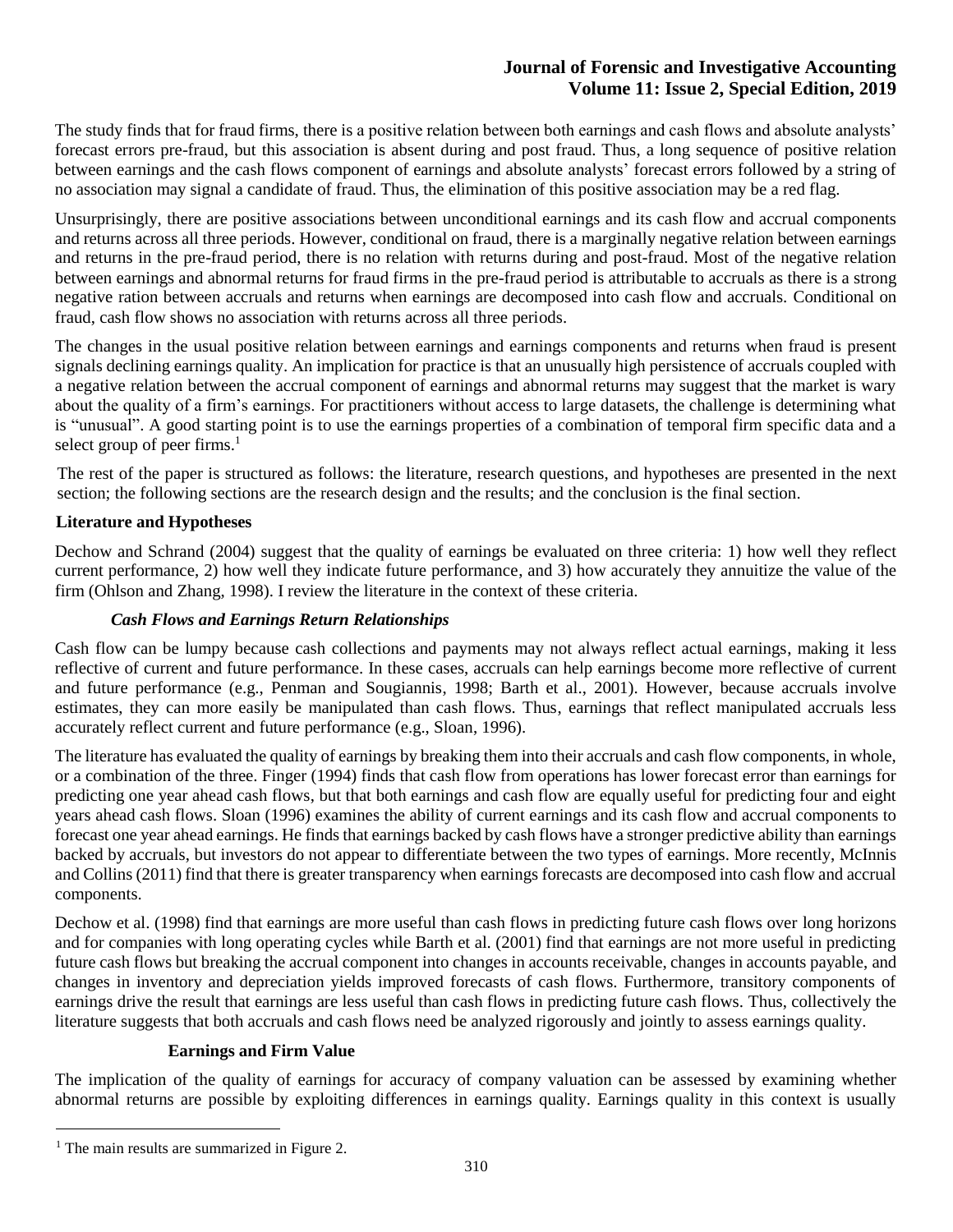measured by discretionary accruals, typically measured using the Jones (1991) model. Research in this area suggests that excess returns, *ex post*, are possible typically by selling short companies with high levels of discretionary accruals and buying those with low levels of discretionary accruals (Dechow, 1994; Xie, 2001; and Thomas and Zhang, 2002). The implicit assumption is that market values reflect intrinsic firm values, and that accruals are estimated with error and large accruals tend to be accompanied by larger estimation errors (Dechow and Dichev, 2002). However, Collins et al. (2003) indicate that institutional investors have largely arbitraged away the accrual anomaly. Thus, it is not clear how abnormal accruals would influence valuation if the estimation period includes more recent years.

#### *Development of Hypotheses and Research Questions*

#### **Pre-Fraud and Post-Fraud Periods**

The primary means through which earnings are manipulated is revenue recognition (i.e., overestimated revenues) and underestimated expenses (e.g., Nelson et al., 2003). If fraud firms' sole motivation were to show higher earnings all the time, they could be expected to have larger positive accruals than usual on average. However, financial fraud takes myriad forms including artificially reducing current earnings in favor of higher future earnings (e.g., Nelson et al., 2003), artificially accelerating cash receipts (e.g., by selling long-lived assets or channel stuffing, where customers are enticed to buy more than they need, eating into subsequent year's revenues and bribery to earn contracts). Thus, it is not clear that fraud firms would necessarily have larger or smaller accruals than their non-fraud firm peers.

What is more likely is that the tone at the top at fraud firms is likely to be more permissive and associated with weaker controls, facilitating fraudulent activities that enhance the firm's perceived performance. Thus at least for some fraud firms the official start date of the fraud is unlikely to reflect when similar activities (even if non-fraudulent) designed to enhance the firm's perceived performance started. Thus, it is difficult to hypothesize on the quality of earnings of fraud firms compared to non-fraud firms in the pre-fraud period.

Similarly, post-fraud, the quality of fraud firms' earnings is likely to be better inasmuch as they no longer reflect fraudulent manipulation. Still, the quality of both fraud and non-fraud firms' earnings are now likely to be driven more by economic phenomena than by fraudulent manipulations, but non-fraudulent or non-manipulated economic events can themselves reduce or enhance earnings quality. Thus, it is not clear that fraud firms would have worse earnings quality pre and post fraud. Therefore, I present research questions for the pre and post fraud periods, stated in the context of how the quality of earnings and related financial information are typically evaluated; that is, in terms of 1) persistence (e.g., Sloan, 1996; Dechow et al., 1998); 2) analysts' forecast accuracy (e.g., Duru and Reed, 2002; and McGinnis and Collins, 2011); and 3) valuation (e.g., Collins et al., 2003; Dechow and Schrand, 2004).

- **RQ1:** Are there differences in the persistence of fraud and non-fraud firms' earnings and their accrual and cash flow components pre- and post-fraud?
- **RQ2:** Are there differences in how informative fraud and non-fraud firms' earnings and their accrual and cash flow components are to analysts' forecasts pre- and post-fraud?
- **RQ3:** Does the relation between fraud and non-fraud firms' earnings and their accrual and cash flow components and returns vary pre- and post-fraud?

#### **Fraud Period**

Most earnings management is motivated by enhancing performance to improve stock prices (e.g., Nelson et al., 2003; Graham et al., 2005). Though financial fraud can take a broader form than just egregious earnings management, most of what qualifies as financial fraud committed by firms are also motivated by enhancing the financial market's perceptions of a firm's performance.

Thus, if a fraudulent firm was under-performing its peers in the pre-fraud period, the fraudulent acts are likely to make its performance appear better or similar to those of its peers in the fraud period. In the context of analysts' forecasts, the fraud will make it more difficult for analysts to distinguish differences in earnings quality between the two types of firms in the fraud period. Similarly, fraud will likely enhance the association between earnings and the components of earnings and stock prices of fraud firms, making them similar to those of their non-fraud firms in the fraud period. The following hypotheses reflect this analysis: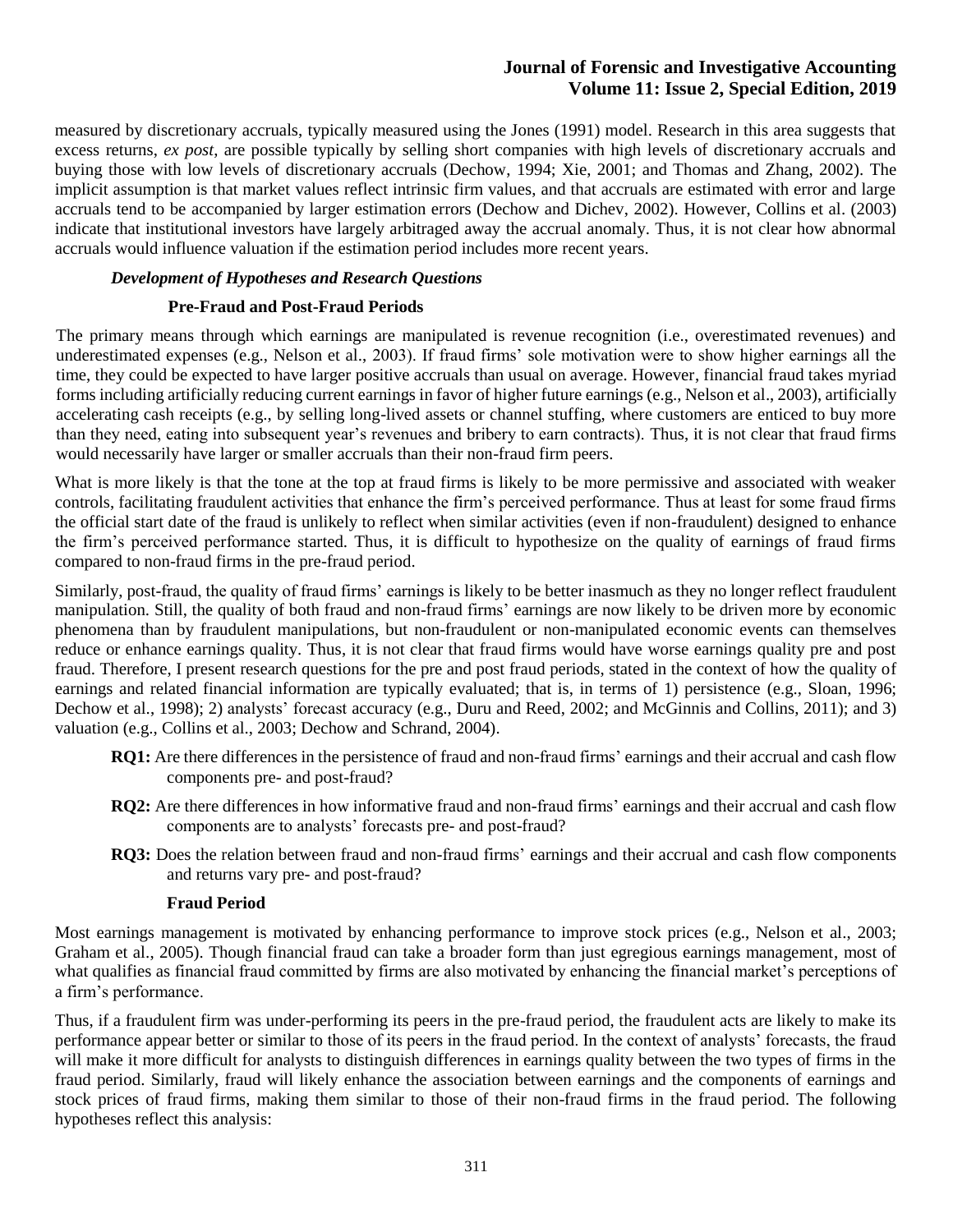- **H1:** The persistence of earnings and the accrual and cash flow components of earnings of fraud firms are higher than or similar to those of non-fraud firms in the fraud period.
- **H2:** The associations between analysts' forecast errors and earnings, and between analysts' forecast errors and the accrual and cash flow components of earnings of fraud firms is similar to those of non-fraud firms in the fraud period.
- **H3:** The associations between returns and earnings, and between returns and the accrual and cash flow components of earnings of fraud firms is similar to those of non-fraud firms in the fraud period.

#### **Research Design**

# *Types of Fraud*

The Institute of Fraud Prevention (IFP) database classifies its fraud data by its effect on major financial statement items. That is whether it has an effect on revenue, expense, assets, liabilities, income and stockholders' equity, and for each, whether the effect was to overstate or understate the item. Virtually all the frauds had at least one effect on a financial statement item and since fraud is always deemed material, virtually all the firms would have to restate their financial statements. Therefore, this study does not control for restatements as doing so would be redundant.<sup>2</sup>

I measure the relative persistence of earnings and components of earnings similarly as Sloan (1996) but with an indicator variable for fraud firms.

$$
ROA_{t} = \alpha + \beta FRAUD + \beta ROA_{t-1} + \beta FRAUD X ROA_{t-1} + \varepsilon_{t}
$$
\n(1a)

The next model (1b) decomposes net income (ROA) into its accrual (ACC) and cash flow (CFO) components.

| $ROA_t = \alpha + \beta FRAUD + \beta CFO_{t-1} + ACC_{t-1} + \beta FRAUD X CFO_{t-1} +$   |      |
|--------------------------------------------------------------------------------------------|------|
| $\beta$ FRAUD X ACC <sub>t-1+</sub> $\varepsilon_t$                                        | (1b) |
| $ACC_t = \alpha + \beta FRAUD + \beta ACC_{t-1} + \beta FRAUD X ACC_{t-1} + \varepsilon_t$ | (1c) |
| $CFO_t = \alpha + \beta FRAUD + \beta CFO_{t-1} + \beta FRAUD X CFO_{t-1} + \varepsilon_t$ | (1d) |

Where

 $\overline{a}$ 

ROA = Return on Assets, Net Income / Average Total Assets, CFO = Cash Flow from Operations,  $FRAUD = 1$  if a firm committed fraud, 0 otherwise, ACC = Accrual income, Net Income – CFO, CFO and ACC are scaled by Average Total Assets

This study uses net income as the earnings measure for at least two reasons. One way that top executives attempt to depict their earnings in a more favorable light is by using different definitions of earnings such as "street earnings" pro-forma earnings, or earnings that exclude certain expense items such as earnings before depreciation and amortization (e.g., Bradshaw and Sloan, 2002). Earnings numbers that are further up in the income statement are more persistent than those further down in the income statement (Dechow and Schrand, 2004). It is also a plausible argument that the amount of tax expense is a consequence of management's stewardship of the firm's operations and should be included in management's evaluation. Thus, the most conservative earnings number that is also most consistent with GAAP is net income. The measure of earnings used in this study is similar to that of Fairfield et al. (2003) who use earnings before tax. Finally, using net income is consistent with the measures of cash flow and accruals in this study.

The next set of models measure how informative the earnings processes of the two groups of firms are to analysts' forecasts and returns. Collins and Kothari (1989) and Skinner and Sloan (2002) show that earnings response coefficients (ERCs) are stronger for growth companies. Therefore, I control for growth prospects with market-to-book ratio. Market-to-book (MKTBK) also controls for the fact that high growth companies may face more volatile earnings and cash flows, affecting not only their returns, but also the quality of their earnings. Dechow and Schrand (2004) note, some industries or companies may inherently have low earnings quality. For example, high growth companies and firms and industries with high levels of intangible assets, such as biotech and pharmaceuticals, and firms facing volatile industry environments are more likely

<sup>2</sup> Details of the firms and the frauds are described in the appendix.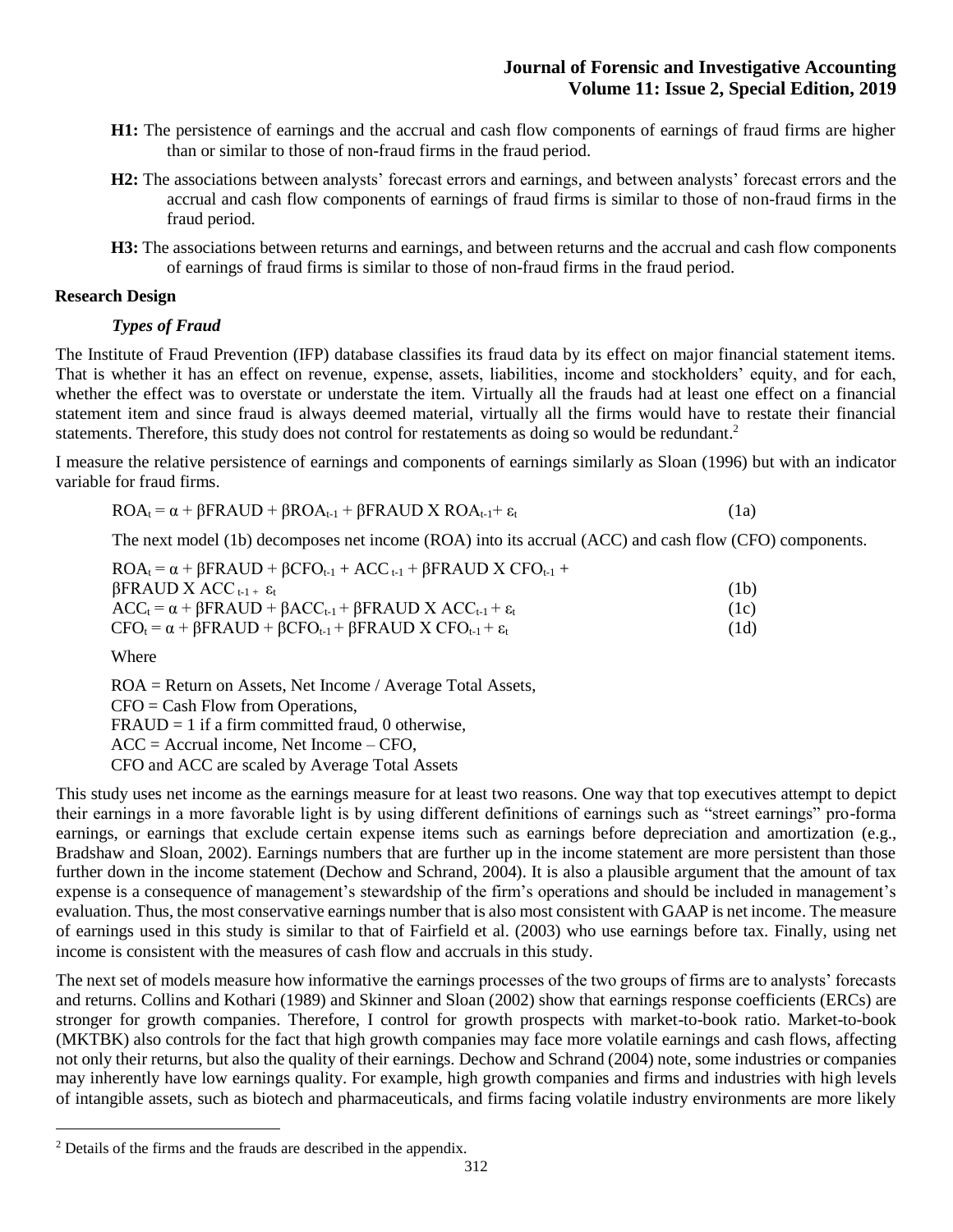to have lower earnings quality. Also, variations in need to make estimates result in variations in earnings quality irrespective of actual manipulation. Similarly, since certain industries may face peculiar shocks, I control for the industry to which a firm belongs using Fama-French industry designations.

Zmijewski's ZSCORE controls for firms facing financial distress (Zmijewski, 1984). Hayn (1995) documents that losses are not persistent because of the abandonment option that corporations are afforded by bankruptcy. Duru and Reeb (2002), similarly controls for loss-making firm years. As a result, I control for losses with LOSS, which is 1 if a firm had negative income in the prior year, 0 otherwise. Furthermore, loss firms may be facing peculiar challenges that influence returns on their shares as well as their earnings processes, making it particularly challenging to forecast their earnings. Since institutional investors can exert some form of constrain on the quality of earnings (e.g., Dechow et al., 2010), I control for this feature of the firm's information environment with institutional investors' ownership percentage of shares outstanding with INSTINV and for the number of earnings estimates available for the firm

(NUMEST). The quality of analysts' earnings forecast is likely to be better the more analysts follow the firm (e.g., Duru and Reeb, 2002).

I measure how informative the two groups of companies' earnings processes are to analysts' forecasts by estimating the following models:

 $|FCSTERROR_t| = \alpha + \delta_1FRAUD + \delta_2ROA + \delta_3NUMEST + \delta_4INTINV + \delta_5MKTBK + \delta_6ZSCORE + \delta_7LOS_{t-1}$  $+ \delta_8$ FRAUD X ROA +  $\delta_9$ FRAUD X NUMEST +  $\delta_{10}$ FRAUD X INSTINV +  $\delta_{11}$ FRAUD X MKTBK +  $\delta_{12}$ FRAUD X ZSCORE +  $\delta_{13}$ FRAUD X LOSS +  $\varepsilon_t$  (2a)

The next model (2b) decomposes net income (ROA) into its accrual (ACC) and cash flow (CFO) components.

 $\text{FCSTERROR}_{t} = \alpha + \delta_1 \text{FRAUD} + \delta_2 \text{ACC} + \delta_3 \text{CFO} + \delta_4 \text{NUMEST} + \delta_5 \text{INSTINV} + \delta_6 \text{MKTBK} +$  $\delta_7$ ZSCORE +  $\delta_8$ LOSS<sub>t-1</sub> +  $\delta_9$ FRAUD X ACC +  $\delta_{10}$ FRAUD X CFO +  $\delta_{11}$ FRAUD X NUMEST +  $\delta_{12}$ FRAUD X INSTINV +  $\delta_{13}$ FRAUD X MKTBK +  $\delta_{14}$ FRAUD X ZSCORE  $+ \delta_{13}$ FRAUD X LOSS  $+ \varepsilon_t$  (2b)

Where

 $\overline{a}$ 

 $|FCSTEROR| = Absolute value of mean analysts' forecast error for the firm for the year,$ ROA = Return on Assets, Net Income / Average Total Assets NUMEST = Number of forecast estimates for the firms for the year, INSTINV = Institutional Share Ownership Ratio  $MKTBK = Market-to-book ratio$ ZSCORE = Zmijewski's Z-score  $LOSS = 1$  if a firm had negative income in the prior year, 0 otherwise, ACC = Accrual income, Net Income – Cash Flow from Operations (CFO).

I use absolute forecast to avoid negative and positive forecast errors cancelling each other out as that would make some forecast errors, especially volatile ones, appear artificially small**.** Duru and Reeb (2002) use a similar approach. 3 . The decomposition of earnings into its accrual and cash flow components is consistent with earnings quality studies such as Sloan (1996), Dechow and Dichev (2002), and McInnis and Collins (2011).

All the models presented above include industry- and year-fixed effects and are estimated with robust, White-corrected standard errors. Contemporaneous year subscripts are omitted for simplicity. Model 2b breaks earnings into cash flow from operations and accruals.

Similarly, the following models measure the relative association between earnings and returns for the two groups of firms.<sup>4</sup>

CUM ABRET =  $\alpha$  +  $\delta_1$ FRAUD +  $\delta_2$ ROA +  $\delta_{3M}$ KTBK +  $\delta_4$ ZSCORE +  $\delta_5$ LOSS<sub>t-1</sub> +

<sup>&</sup>lt;sup>3</sup> Furthermore, signed forecasts can reflect analyst sentiment which is not the focus of this paper. Particularly, negative forecast errors (i.e., Actual – Forecast) correspond to optimistic forecasts and positive forecast errors to pessimistic forecasts but those are not the focus of this paper.

<sup>4</sup> All models are estimated using robust White-corrected standard errors.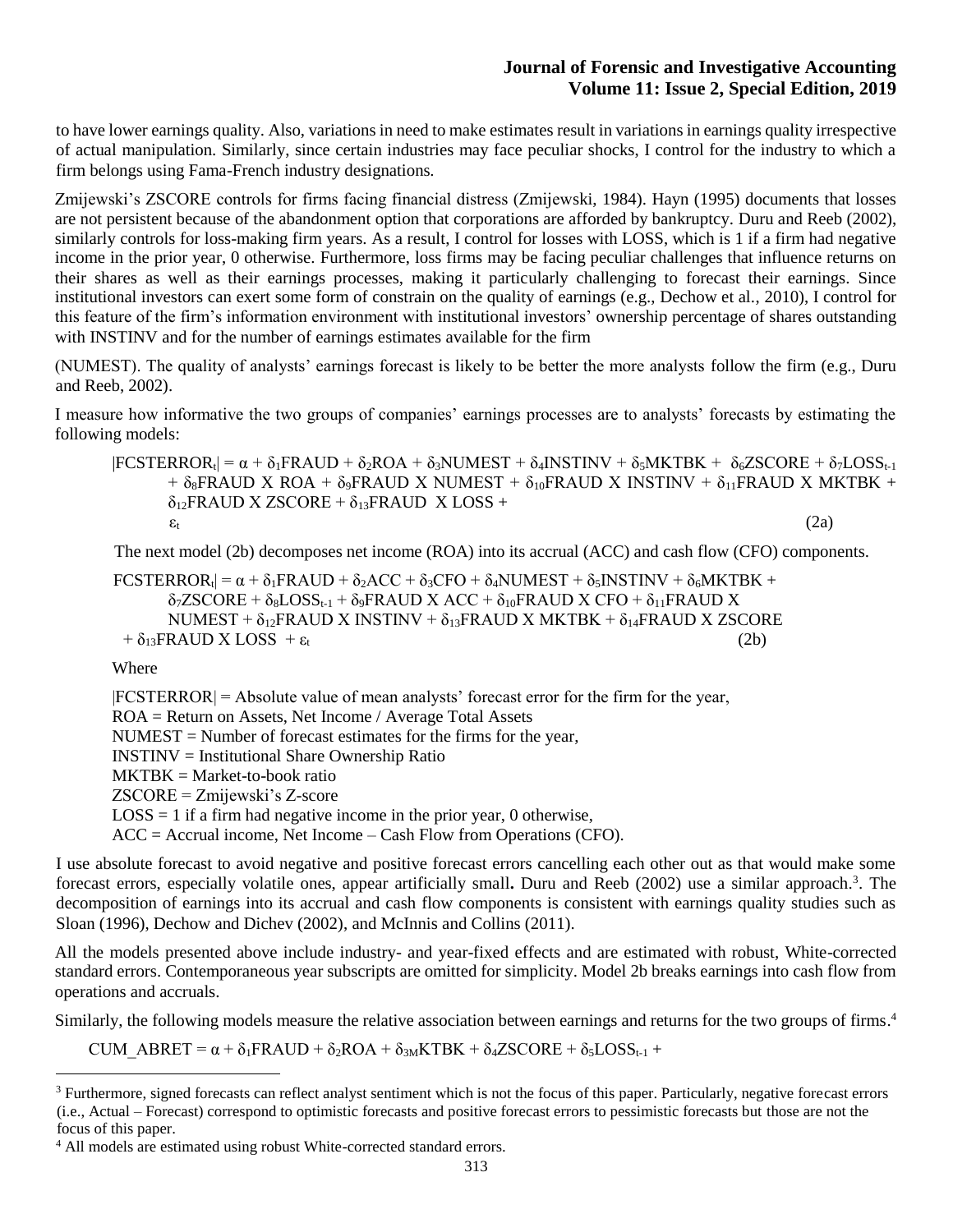## $\delta_6$ FRAUD X ROA +  $\delta_7$ FRAUD X MKTBK +  $\delta_8$ FRAUD X ZSCORE +  $\delta_9$ FRAUD X LOSS<sub>t-1</sub> + ε<sub>t</sub> (3a) CUM ABRET =  $\alpha$  +  $\delta_1$ FRAUD +  $\delta_2$ CFO +  $\delta_3$ ACC +  $\delta_4$ MKTBK +  $\delta_5$ ZSCORE +  $\delta_6$ LOSS<sub>t-1</sub> +  $\delta_7$ FRAUD X CFO +  $\delta_8$ FRAUD X ACC +  $\delta_9$ FRAUD X MKTBK +  $\delta_{10}$ FRAUD X ZSCORE +  $\delta_{11}$ FRAUD X LOSS<sub>t-1</sub> +  $\varepsilon_t$  (3b)

Where

CUM\_ABRET = Cumulative abnormal returns measured using the value-weighted benchmark provided by CRSP and the other variables are as described earlier. I use abnormal returns because it is a better measure of the investors' ability to exploit mispricing (e.g., Collins et al., 2003) that results from differences in earnings quality). As before, the difference between Models 3a and 3b is that 3b decomposes net income (ROA) into its accrual (ACC) and cash flow (CFO) components. All measurement variables are winsorized at the 2.5% and 97.5% levels.

#### *Data*

The sample of fraud firms is obtained from the Institute of Fraud Prevention (IFP). The sample of fraud firms is then matched to peer non-fraud firms based on industry, size, and fiscal year.<sup>5</sup> Financial statement data for all firms are obtained from Compustat, analysts' forecast data from I/B/E/S, and stock market data from Center for Research in Security Prices (CRSP).

Specifically, the IFP database has 834 fraud observations. Though it is possible for a firm to appear more than once in the data if it has more than one fraud item, most firms appear only once. Eliminating observations that lacked the data items of interest resulted in 728 fraud firm years. Of the 728, there were matching non-fraud firms for 628 fraud firm years. This initial fraud firm data along with the matching control sample of non-fraud firms were used to extract financial data from Compustat and CRSP and analysts' forecast data from I/B/E/S. The final sample is composed of 11,119 firm year observations of both fraud and non-fraud firms, including 6,126 observations in the fraud period. The IFP data provides a start and end date for each fraud, making it possible to identify the fraud period. Of the 4,993 non-fraud period data 2,130 firm-year observations are from the pre-fraud period and 2,863 observations for the post-fraud period. The final breakdown of the data is in Figure 1. The matching procedure is described in more detail in the Appendix. [see Figure 1, pg 330]

#### **Results**

 $\overline{a}$ 

#### *Descriptive Statistics*

There are 6,126 firm year observations from 1988 through 2014, representing 3,194 fraud and 2,932 non-fraud firm-years, spanning forty Fama-French industries. The IFP data tracks when a particular fraud started and when it ended, and the 6,126 observations represent firm-years within the fraud years, including the start and end years. Descriptive statistics of the primary variables are in Table 1 and univariate comparison of those variables between fraud and non-fraud firms is in Table 2, while correlations amongst the variables are in Table 3. [see Tables 1, 2, and 3, pgs 321–323]

There is wide variability among the accounting variables of interest, primarily the earnings-related variables. The average ROA is two percent and the standard deviation is fourteen percent. The mean accrual across all the two types of firms is \$-483 million with a standard deviation of \$1.3 billion, while the mean cash flow is \$794 million with a standard deviation of about two billion dollars. Similarly, the mean cumulative abnormal return is three percent with a standard deviation of fortyseven percent.

Table 2 presents a comparison of the primary variables of the study between the two groups. There are significant differences in most of the variables with the notable exception of absolute value of mean EPS forecast  $(p=20)$ , median EPS forecast  $(p=80)$  and lagged cash flow  $(p=.56)$ . The differences in lagged and contemporaneous accruals are only marginally significant (p=.06 and .05, respectively).

I use the start and end years of the fraud to partition the sample period into three pre-fraud, during fraud, and post-fraud periods. I present my analyses in terms of these periods to assess whether there were systematic differences in the two sets of firms' accounting environment that manifests in their earnings reports and whether those differences, if any, disappear after the fraud is exposed.

<sup>5</sup> More detail about the matching procedure is in the appendix.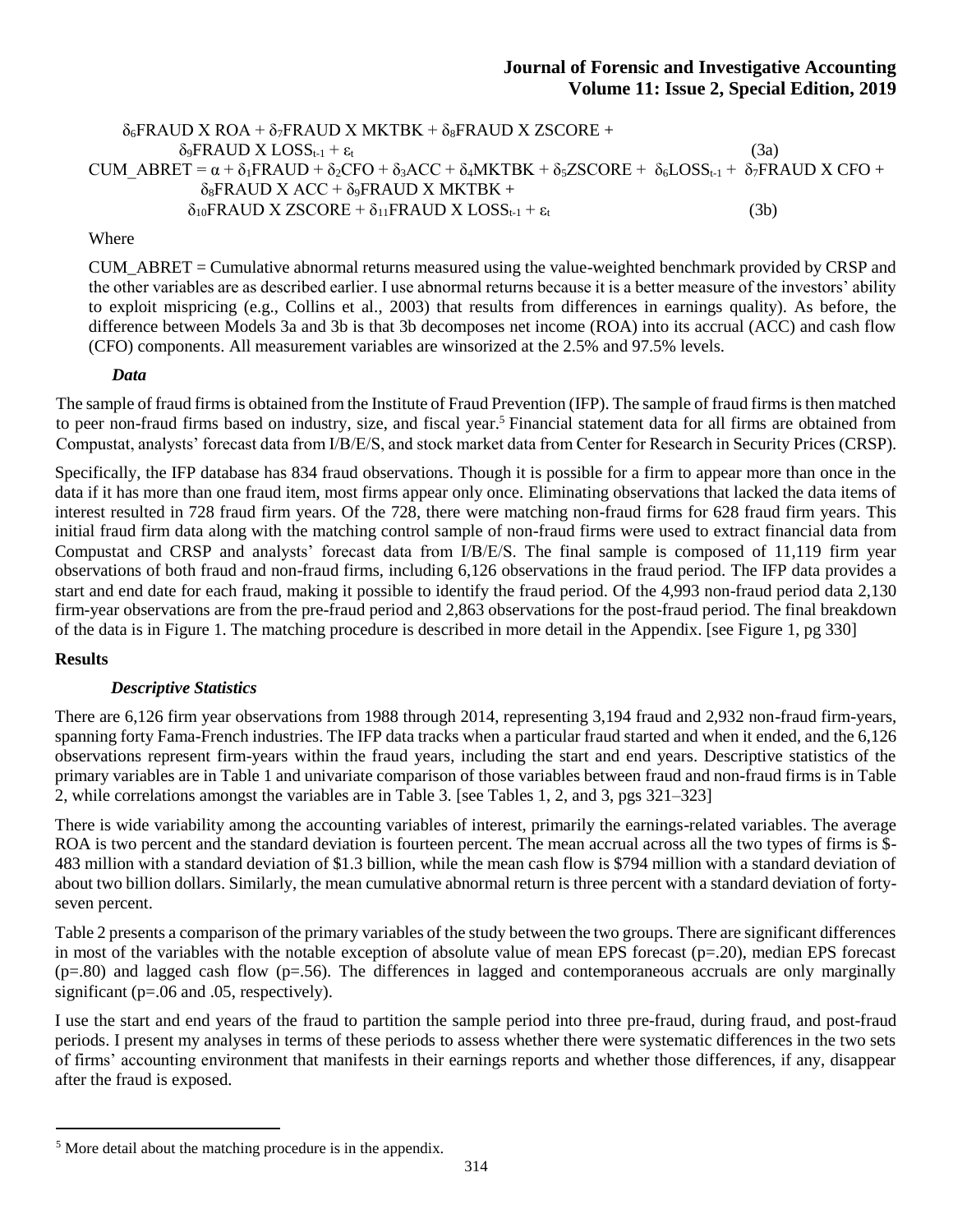#### *Persistence of Earnings and Earnings Components (RQ1, and H1)*

RQ1 and H1 are evaluated by estimating Models 1a-d. Those results are in Tables 4 and 5. The results of estimating Model 1a shows that Net income (ROA) exhibits significant persistence though persistence declines monotonically across the three periods. The coefficients on Lagged ROA are 0.76, 0.67 and 0.59 across pre, during, and post fraud periods respectively (all p-values <1%, first three columns of Table 4). However, there is no difference in how persistent net income is between fraud and non-fraud firms across all three periods. Fraud X Lagged ROA is insignificant across all three periods (all p-values >10%), supporting H1, which holds that they are no difference in persistence in the fraud period between the earnings of fraud and non-fraud firms. [see Tables 4 and 5, pgs 324–325]

When income is broken into cash flow and accruals, prior year's cash flows persists into future income at the rate of 0.93, 0.90, and 0.80 for the pre, during, and post fraud periods respectively (all p-values <1%, last three columns of Table 4). Similarly, prior year's accruals persist into the next period's net income at the rates of 0.65, 0.50 and 0.43 respectively (all p-values <1%). These results are consistent with Sloan (1996) who finds that cash flows are more persistent than accruals. When income (ROA) is broken into accrual and cash flows, fraud does not influence persistence (last three columns of Table 4). Fraud X Lagged CFO / Avg TA and Fraud X Total Lagged Accrual / Avg TA are all insignificant (all p-values >10%, last three columns of Table 4). These results support H1 which posits that fraud firms' earnings will be equally or more persistent than those of non-fraud firms in the fraud period.

The lack of significance of (Fraud X Lagged CFO) / Avg TA and (Fraud X Lagged Total Accruals) / Avg TA is in part driven by the high negative correlation between CFO and Accrual (-0.45, see Table 3). Thus, both variables in the same model cancel each other out to some extent. I also evaluate the persistence of accruals and cash flows separately. Those results are in Table 5. Pre, during, and post fraud period, accruals persist at the rates of 0.313, 0.29 and 0.29 respectively (all p-values <1%, Columns 1-3, Table 5). There is a difference in persistence of accruals in the pre-fraud period, with fraud firms showing greater persistence and no difference in persistence of accruals during the fraud period (supporting H1).

The coefficient on Fraud X Lagged Accruals / Avg TA is positive  $(p=.029)$  in the pre-fraud period and insignificant during the fraud period ( $p > 10\%$ ). Interestingly, persistence of accruals in the post-fraud period is negative, conditional on fraud; (Fraud X Lagged Accruals) / Avg TA is negative  $(p=0.044)$ . This may reflect firms who are unable to improve aspects of their performance without fraud. For example, cannibalizing future sales in one period through increased accounts receivable will result in negative persistence when the increased sales and accounts receivable cannot be repeated in subsequent years. It is also possible that the earnings management, if not outright fraud started before the official fraud date, helping achieve the higher persistence for fraud firms in the pre-fraud period. The earnings management then can become more egregious culminating in outright fraud in the fraud period as it becomes more and more difficult to maintain the artificially high persistence of earnings

Cash flows persist at the rates of  $0.725$ ,  $0.730$  and  $0.70$  (all p-values  $\langle 1\% \rangle$ , see last three columns, Table 5) pre, during and post fraud. Fraud is negatively associated with cash flows pre and during the fraud period (perhaps a motivator of the fraud). However, fraud does not influence how persistent cash flows are as the coefficients on Fraud X Lagged CFO / Avg TA are insignificant (all p-values across the three periods >0.16). Again, the absence of a difference in the fraud period is consistent with H1. The lack of differences across all three periods is likely because it is more difficult to manipulate cash flows than accruals.

Collectively these results suggest that while there are no significant differences in how the accruals and cash flows of fraud firms are associated with income there is a difference in how persistent accruals are between the two types of firms in the pre and post fraud period. Furthermore, the absence of significant differences in persistence of cash flow conditional on fraud reflects the inherent difficulty of manipulating cash relative to accruals (e.g., Dechow and Schrand, 2004).

#### *Informativeness to Analysts' Forecasts (RQ2 and H2)*

I evaluate RQ2 and H2 by estimating Model 2a and 2b to assess informativeness to analysts' forecasts. The results of estimating Models 2a and 2b are in Table 6.

Table 6 shows that higher earning firms are associated with lower analysts' forecast error as depicted in the negative coefficients on ROA across all three periods (all p-values <1%). However, conditional on fraud, ROA is positively associated with larger forecast errors in the pre-fraud period; the coefficient on Fraud X ROA is positive and significant (p <5%). There is no difference between fraud and non-fraud firms during the fraud and post-fraud period in how ROA is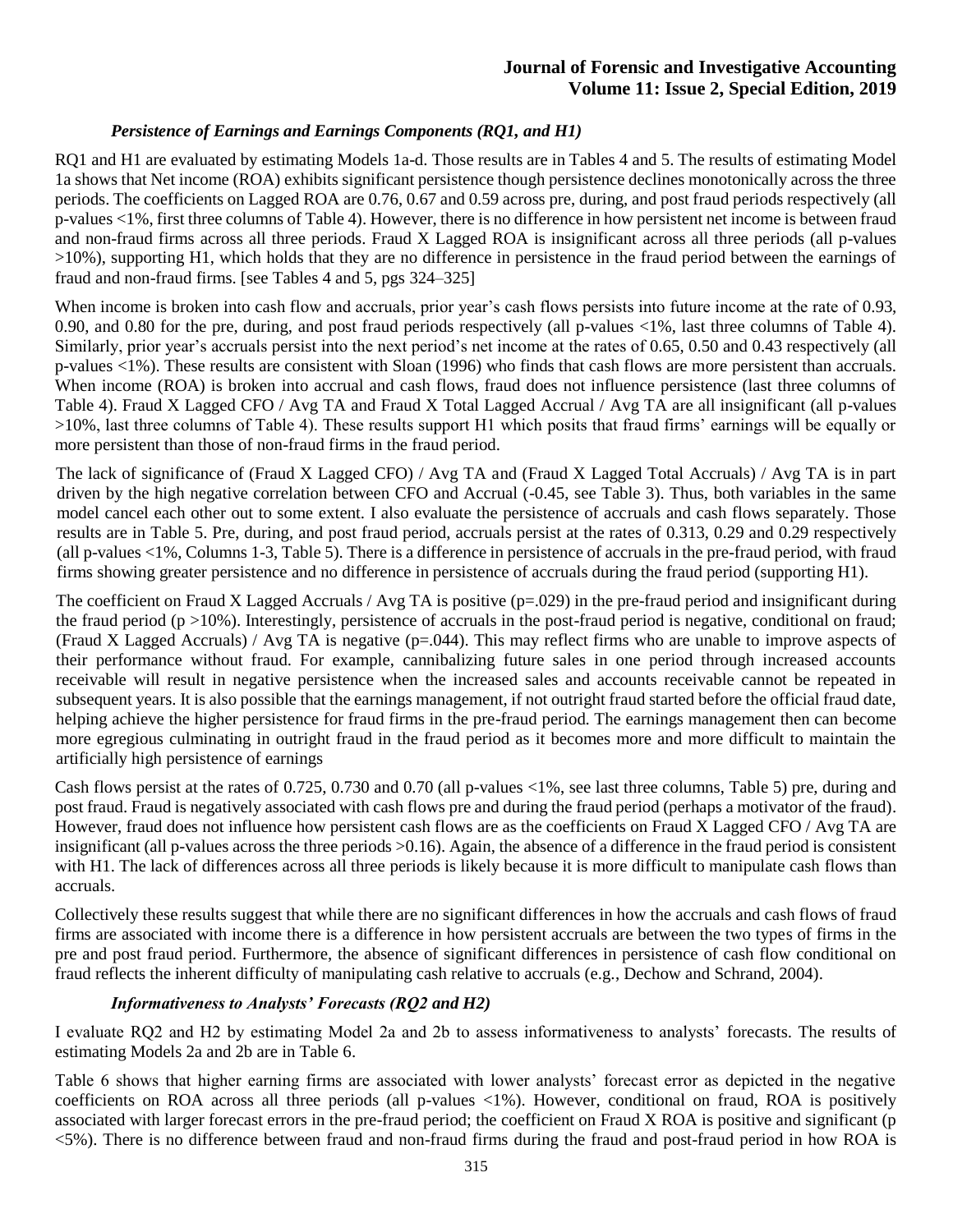associated with forecast errors ( $p = .71$  and .20, respectively). The lack of a difference between the two groups of firms in the fraud period supports H2.

Fraud firms sustaining losses are associated with higher analysts' forecast errors across all three periods. When earnings (ROA) are broken into cash flow and accrual, with one exception, there are no differences across all three periods. The exception is cash flow in the pre-fraud period. In the pre-fraud period, fraud firms' cash flows are positively associated with analysts' forecast error though accruals are not. (Fraud X CFO) / Avg TA is positive and significant in Column 4 (p  $\lt 5\%$ , Table 6). This may reflect erratic cash flows of fraud firms, perhaps motivating some of them to commit fraud in the first place. It is also possible, even likely that, fraud firms engaged in earnings management in the pre-fraud period that contributed to a distortion of their information environment, resulting in larger analysts' forecast errors. [see Table 6, pg 326]

Regarding other accounting information, Fraud X Lagged Loss is positive and significant across all three periods ( $p=.052$ , .001, and .002 for pre-fraud, during, and post-fraud periods, respectively; see Table 6), reflecting the difficulty of forecasting earnings for loss-making firms.

### *Informativeness of Accounting Information to Abnormal Returns (RQ3 and H3)*

The results of estimating Models 3a and 3b are in Table 7. ROA and Market-to-Book ratio are positively associated with abnormal returns pre, during, and post fraud (all p-values <1%). Interestingly prior year losses (Lagged Loss) and Z-score are positively associated with abnormal returns across all three periods, though those of Z-score are marginal (a higher Zscore implies greater financial distress). This phenomenon may reflect mean reversion in returns, correction from overreaction to losses or a combination of these factors. Fraud firms with weak financial positions (measured by Fraud X Zscore) are marginally positively associated with excess returns in the fraud period but this association declines post-fraud (p-value <.03 during fraud period versus p-value <.10 post fraud). [see Table 7, pg 328]

Fraud firms experience marginally negative excess returns in the pre-fraud period but not in subsequent periods. Fraud X ROA is negative  $(p=.075, .446, \text{ and } .345 \text{ pre}, \text{ during, and post } \text{frau periods respectively}, \text{ in Table 7}.$  The absence of a difference in the fraud period supports H3.

When net income (ROA) is decomposed into accruals and cash flows, both components are positively associated with excess return across all three periods (all p-values <1%; see last three columns of Table 7). However, the cash flows of fraud firms do not provide incremental excess returns, evidenced in the insignificant coefficient on (Fraud X CFO) / Avg TA (all pvalues >10%; see last three columns of Table 7). The insignificant association of cash flows with excess returns conditional on fraud suggests the difficulty of disguising the quality of cash flows. On the other hand, Fraud X Accruals is negatively associated with excess returns pre-fraud ( $p < 5\%$ , Column 4, Table 7), but not during the fraud or post-fraud periods. Again, this suggests that the market is able to distinguish to some extent the quality of accruals in the pre-fraud period, consistent with Collins et al. (2003) who find that after the publishing of Sloan (1996) institutional investors have largely arbitraged away the accrual anomaly. However, this ability is perhaps attenuated by fraud. The absence of significant differences between fraud and non-fraud firms supports H3. Please see Figure 2 for a summary of the main results.

#### *Discussion*

These results suggest that fraud firms may have been motivated to commit fraud to help close the gap between them and their non-fraud peers in how their accounting information influences the financial markets. For example, the lack of significant difference in how accrual-based income influences analysts forecast errors coupled with the stronger association between accrual-based income and abnormal returns for non-fraud firms in the pre-fraud period suggests that the financial markets are quite good at distinguishing between higher quality firms (non-fraud) and lower quality firms (fraud) in that period.

These differences are mitigated during the fraud period. However, it is interesting that the differences largely do not return after the fraud period. It is possible that while the absence of a large number of significant differences during the fraud period could have been in part driven by fraud, it is not clear whether absence of differences in the post-fraud period is driven by better compliance with accounting and legal rules, better operating performance or both. Exploring the drivers of post fraud performance between fraud and peer non-fraud firms should be a fruitful area for future research. It is likely that in the post-fraud period, fraud firms' compliance with accounting rules would improve, as would the strength of their controls. Coupling a stronger compliance and controls culture with better operational performance may be sufficient to erase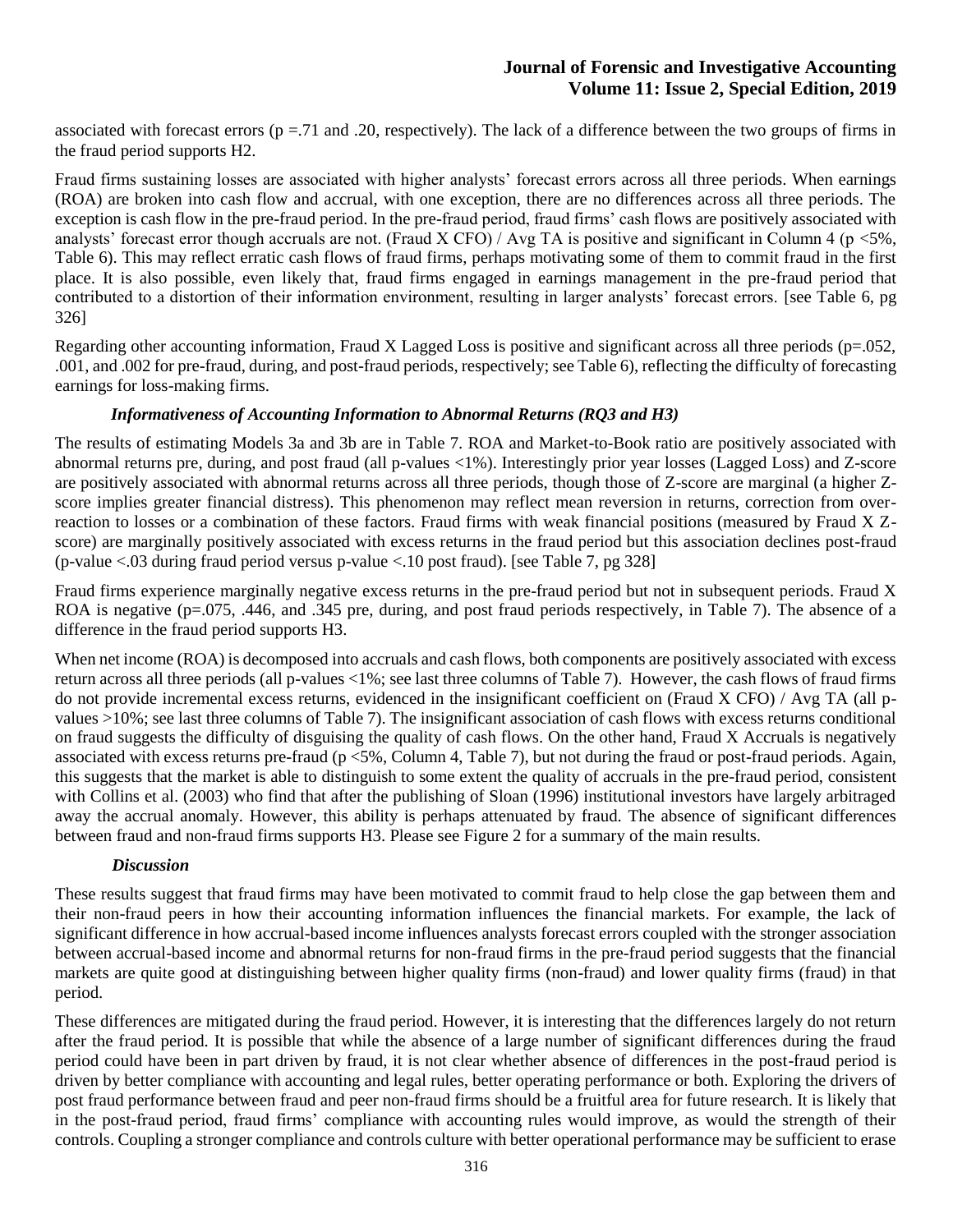differences with non-fraud firms but it is not clear that a stronger compliance and controls environment alone would achieve that.

#### **Conclusion**

The paper evaluates the accounting information environments of fraud and non-fraud firms in terms of earnings persistence and informativeness to analysts' earnings forecasts and abnormal returns and finds that with few exceptions, there are differences between the two groups before the fraud period, perhaps motivating the fraud in the first place. These differences tend to disappear during the fraud period, and there are no differences in returns after the fraud period.

In particular, fraud firms' accruals tend to be more persistent pre-fraud but are indistinguishable from those of non-fraud firms during and post fraud. There are no differences in persistence of cash flow from operations between fraud and nonfraud firms pre, during, and post fraud. Fraud firms' earnings are associated with larger forecast errors pre- fraud but not during and after the fraud period. When earnings are decomposed into cash flows and accruals, fraud firms' cash flows are associated with larger analysts' forecast errors pre-fraud, but the difference disappears during and post fraud.

Fraud firms' earnings are associated with incrementally higher analysts' earnings forecast errors pre-fraud, and most of that positive association derives from the cash flow component of earnings.

These differences in pre-fraud period accounting information environments of the two types of firms manifest in their returns. Fraud firms' earnings are negatively associated with excess returns in the pre-fraud period, but this difference evaporates in the fraud and post-fraud periods. Perhaps reflecting the difficulty of manipulating cash**,** when earnings are decomposed into cash flows and accruals, cash flows are not associated with excess returns, but fraud firms' accruals are negatively associated with excess returns in the pre-fraud period, suggesting that the financial markets discount the higher persistence of fraud firms' accruals in the pre-fraud period.

These results have some implications for practice. Earnings by themselves are not very informative diagnostic tools for fraud but decomposing them into accrual and cash flows components can greatly enhance the researcher, investor, regulator or practitioner's ability to diagnose potential fraud candidates. In particular, the results suggest that unusually high persistence of the accrual component of earnings can be a red flag, and more so if it is coupled with negative abnormal returns for the accrual component of earnings.

Furthermore, since accruals are more easily manipulated than cash, unusually large earnings forecast errors coupled with large forecast errors for the cash flows component of earnings for an extended period, followed by a period of consistently meeting or beating analysts' earnings forecast can be a red flag. For practitioners without access to large data sets, a combination of temporal analyses of the firms of interest compared to the averages of a benchmark of peer firms would be a good starting point.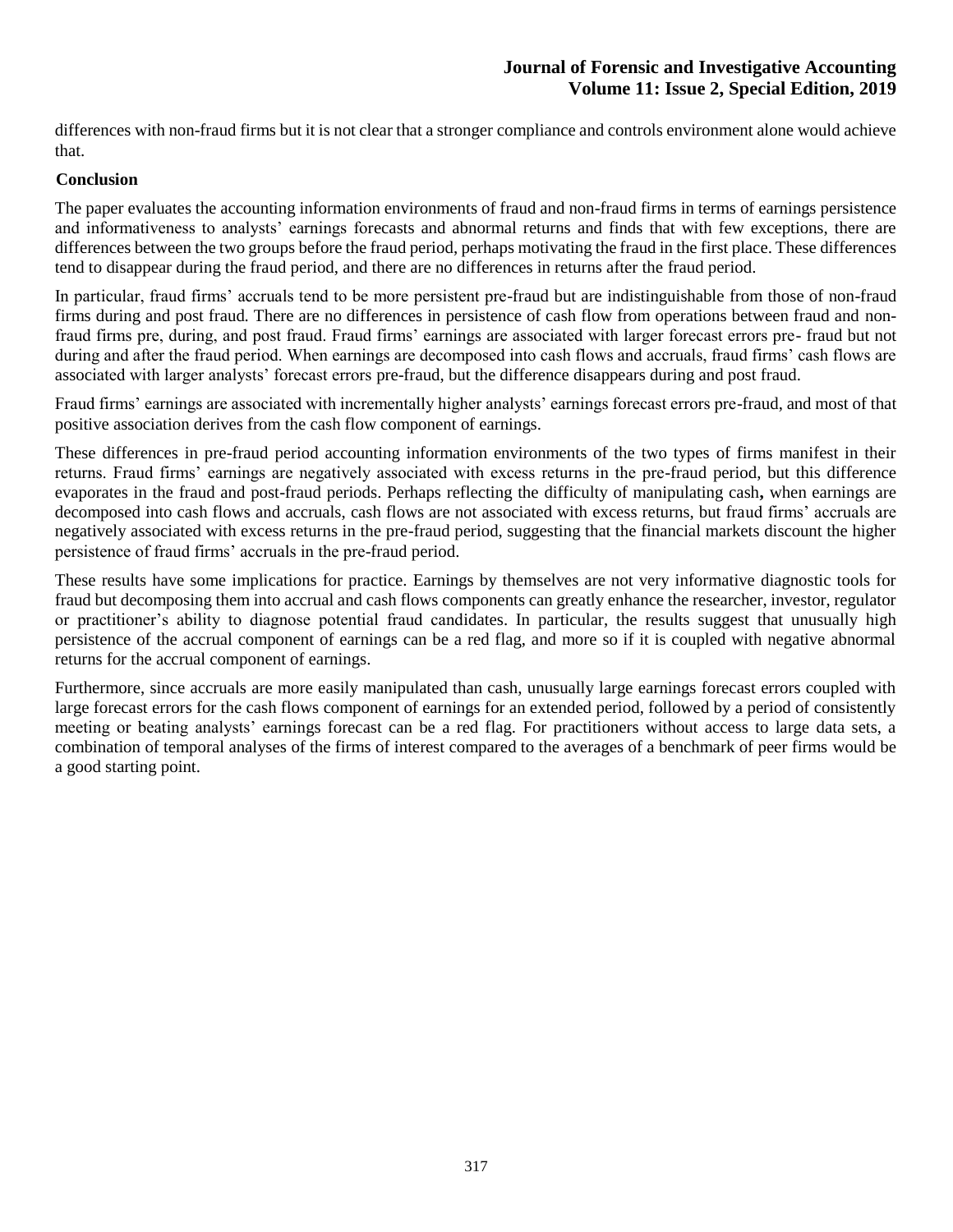#### **References**

- Barth, M.E., D.P. Cram, and K.K. Nelson. 2001. Accruals and the prediction of future cash flows. *Accounting Review*, vol. 76, no. 1 (January): 27–58.
- Beneish, M.D., Lee, C.M., and Nichols, D.C., 2013. Earnings manipulation and expected returns. *Financial Analysts Journal*.*69* (2): 57–82.
- Bhattacharya, N., E.L. Black, T.E. Christensen, and C.R. Larson. 2003. Assessing the relative informativeness and permanence of pro forma earnings and GAAP operating earnings. *Journal of Accounting and Economics*, *36*(1– 3): 285–319.
- Bhojraj, S., P. Hribar, and M. Piccomi. 2009. Making sense of cents: An examination of firms that marginally miss or beat analyst forecasts. *The Journal of Finance* 64.5 (2009): 2361–2388.
- Bradshaw, M.T. and R.G. Sloan, 2002. GAAP versus the street: An empirical assessment of two alternative definitions of earnings. *Journal of Accounting Research*, *40*(1):.41–66.
- Carcello, J.V. and A.L. Nagy. 2004. Audit firm tenure and fraudulent financial reporting. *Auditing: A Journal of Practice & Theory*, *23*(2): 55–69.
- Collins, D., Gong, G., and Hribar, P., 2003. Investor sophistication and the mispricing of accruals. *Review of Accounting Studies* 8: 251–276.
- Collins, D.W. and S.P. Kothari. 1989. An analysis of intertemporal and cross-sectional determinants of earnings response coefficients. *Journal of Accounting and Economics*, (nos. 2/3):143–181.
- Dechow, P.M. 1994. Accounting earnings and cash flows as measures of firm performance: The role of accounting accruals. *Journal of Accounting and Economics 18*(1): 3–42.
- Dechow, P.M. and I.D. Dichev. 2002. The quality of accruals and earnings: The role of accrual estimation errors. *Accounting Review*, *77*(Supplement): 35–59.
- Dechow, P.M., S.P. Kothari, and Ross L. Watts. 1998. The Relation between earnings and cash flows. *Journal of Accounting and Economics*, *25*(2):133–168.
- Dechow, P., W. Ge, and C. Schrand. 2010. Understanding earnings quality: A review of the proxies, their determinants and their consequences. *Journal of Accounting and Economics 50*(2): 344–401.
- Dechow, P.M. and C M. Schrand. 2004. Earnings Quality. *Research Foundation of the CFA Institute*, 1–152.
- De Franco, G., S.P. Kothari, and R.S. Verdi. 2011. The benefits of financial statement comparability. *Journal of Accounting Research*, *49*(4): 895–931.
- Desai, H., S. Rajgopal, and M. Venkatachalam. 2004. Value-glamour and accruals mispricing: One anomaly or two? *The Accounting Review 79*(2): 355–385.
- Duru, A. and D.M. Reeb. 2002. International diversification and analysts' forecast accuracy and bias. *The Accounting Review*, *77*(2): 415–433.
- Fairfield, P.M., J.S. Whisenant, and T.L. Yohn, 2003. Accrued earnings and growth: Implications for future profitability and market mispricing. *The Accounting Review*, *78*(1):353–371.
- Finger, C.A. 1994. The ability of earnings to predict future earnings and cash flows. *Journal of Accounting Research*, *32*(2): 210–223.
- Givoly, D., C.K. Hayn, and S.P. Katz. 2010. Does public ownership of equity improve earnings quality? *The Accounting Review 85*(1): 195–225.
- Glazer, E. 2016. Wells Fargo official in eye of storm. *The Wall Street Journal*, Tuesday, September 20, (Money and Investing): C1-C2.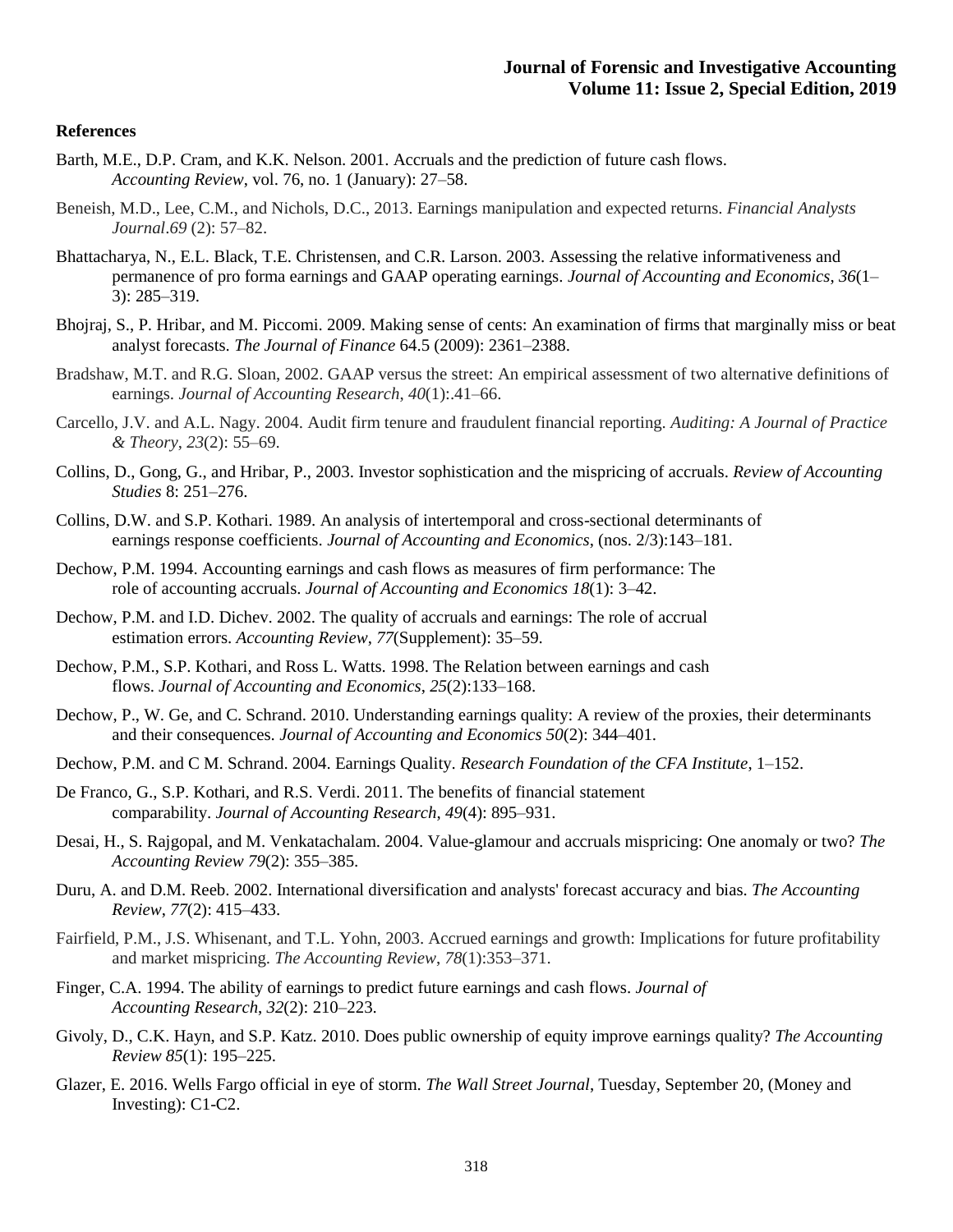- Graham, J.R., C.R. Harvey, and S. Rajgopal. 2005. The economic implications of corporate financial reporting. *Journal of Accounting and Economics 40*(1): 3–73.
- Hayn, C. 1995. The information content of losses. *Journal of Accounting and Economics 20*(2):125– 153.
- Jones, J.F. 1991. Earnings management during import relief investigations. *Journal of Accounting Research 29*(2):193– 228.
- McInnis, J. and D.W. Collins. 2011. The effect of cash flow forecasts on accrual quality and benchmark beating. *Journal of Accounting and Economics 51*(3): 219–239.
- Nelson, M.W., J.A. Elliott, and R.L. Tarpley. 2003. How are earnings managed? Examples from auditors. *Accounting Horizons*, 2003: 17–35.
- Ohlson, J. and X.J. Zhang. 1998. Accrual accounting and equity valuation. *Journal of Accounting Research 36*(Supplement): 85–111.
- Penman, S.H. and T. Sougiannis. 1998. A comparison of dividend, cash flow, and earnings approaches to equity valuation. *Contemporary Accounting Research 15*(3): 343–383.
- Richardson, S.A. 2003. Earnings quality and short sellers. *Accounting Horizons 17*(Supplement): 49–61.
- Skinner, D.J. and R.G. Sloan. 2002. Earnings surprises, growth expectations, and stock returns or don't let an earnings torpedo sink your portfolio. *Review of Accounting Studies 7*(2/3): 289– 312.
- Sloan, R.G. 1996. Do stock prices fully reflect information in accruals and Cash Flows about Future Earnings? *Accounting Review*, (3): 289–315.
- Thomas, J.K. and H. Zhang. 2002. Inventory changes and future returns. *Review of Accounting Studies 7*(2/3): 163–187.
- Xie, H. 2001. The mispricing of abnormal accruals. *Accounting Review 76*(3): 357–373.
- Zmijewski, M.E. 1984. Methodological issues related to the estimation of financial distress prediction models. *Journal of Accounting Research 22*(Supplement): 59–82.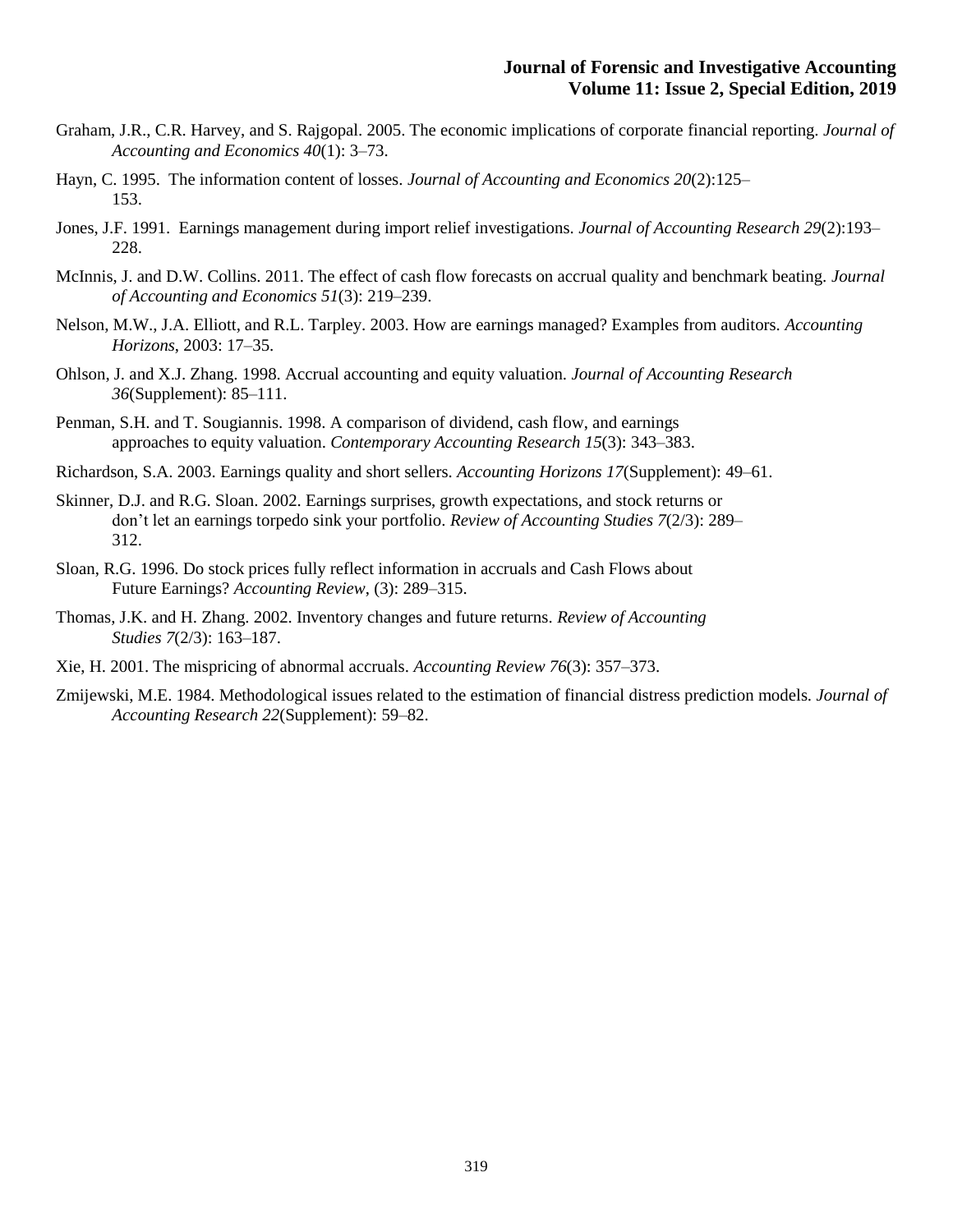# **Appendix**

# **Types of Fraud**

The fraud of the following firms did not indicate any effect on the major financial statement items and so may not involve restatements. When the fraud occurred, and the description captured in the IFP database are outlined here:

Dow Chemical, 1996–2001, "bribed government official"; Bellsouth, 1997–2000, "No 10b-5 violation: paid bribes"; Haliburton, 1998–2006, "bribery of official within the Nigerian government"; DeGeorge Financial, 1992–1995, "failed to disclose personal expense"; Advanced Micro Devices, 1996–1996, "inaccurate and misleading statements in regards to the development of a 486 microprocessor"; Canadian Imperial Bank, 1998–2001, "manipulation of its reported financial results through a series of complex structured finance transactions".

# **Matching Procedure**

I identify matching non-fraudulent control firm by using the FASTCLUS procedure in SAS to find a match with the smallest Euclidean distance to a cluster of firms that are most similar to the fraud firm based on the variable of interest, size, and industry. The SAS FASTCLUS procedure uses disjoint cluster analysis in which each fraud firm belongs to one cluster only.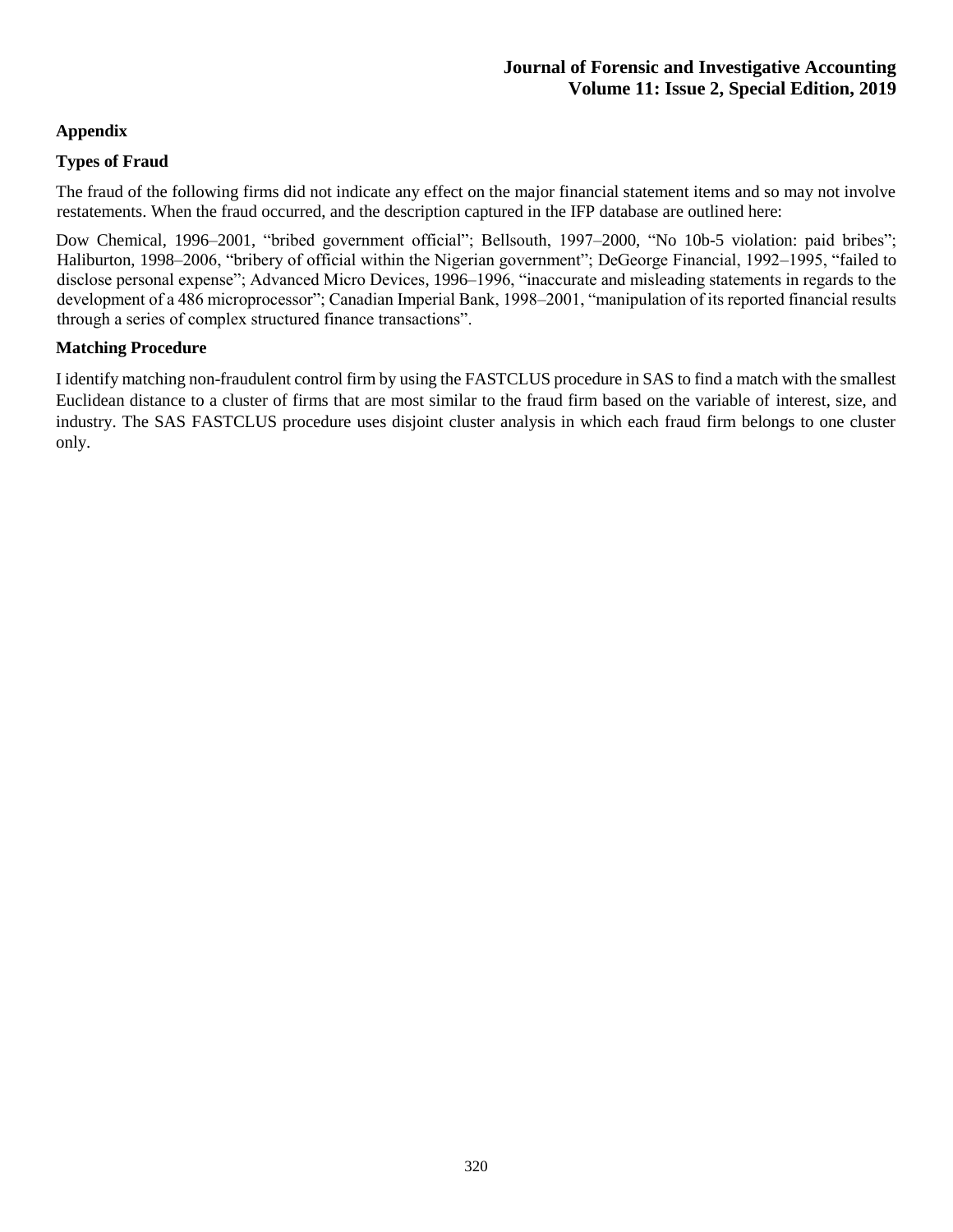|                                        | Mean      | 1st<br>Quartile | Median   | 3rd<br>Quartile | Std. Dev. |
|----------------------------------------|-----------|-----------------|----------|-----------------|-----------|
| <b>ROA</b>                             | 0.02      | $-0.00$         | 0.04     | 0.09            | 0.14      |
| Lagged (NI/Avg TA)                     | 0.01      | 0.00            | 0.03     | 0.07            | 0.11      |
| CFO / Avg Asset                        | 0.06      | 0.02            | 0.07     | 0.12            | 0.11      |
| Lagged CFO/Avg TA (\$Millions)         | 0.06      | 0.02            | 0.07     | 0.11            | 0.09      |
| Lagged Total Accrual (\$Millions)      | $-456.25$ | $-222.38$       | $-24.57$ | $-0.20$         | 1,244.13  |
| <b>Total Accrual</b>                   | $-482.33$ | $-241.60$       | $-31.18$ | $-0.97$         | 1,305.33  |
| Lagged Loss Year                       | 0.24      | 0.00            | 0.00     | 0.00            | 0.42      |
| Lagged Operating Cashflow (\$Millions) | 794.17    | 3.52            | 55.05    | 393.08          | 2,031.19  |
| Number of EPS Estimates                | 12.04     | 4.00            | 9.00     | 17.00           | 10.45     |
| Inst. Share Ownership Ratio            | 0.54      | 0.33            | 0.56     | 0.76            | 0.26      |
| Zmijewski's Z Score                    | 3.96      | 1.27            | 2.82     | 5.04            | 4.68      |
| Mean Forecast Error (\$)               | $-0.07$   | $-0.08$         | 0.00     | 0.06            | 0.33      |
| Mean Abs.EPS Forecast Error (S)        | 0.19      | 0.02            | 0.07     | 0.19            | 0.35      |
| Annual Cumulative Abnormal Return      | 0.03      | $-0.23$         | 0.02     | 0.28            | 0.47      |
| Market-to-Book Ratio                   | 3.00      | 1.37            | 2.11     | 3.60            | 3.14      |
| Inst. Share Ownership Ratio            | 0.54      | 0.33            | 0.56     | 0.76            | 0.26      |
| Fraud                                  | 0.52      | 0.00            | 1.00     | 1.00            | 0.50      |
| $\overline{N}$                         | 6,126     |                 |          |                 |           |

# **Table 1: Descriptive Statistics-Fraud Period**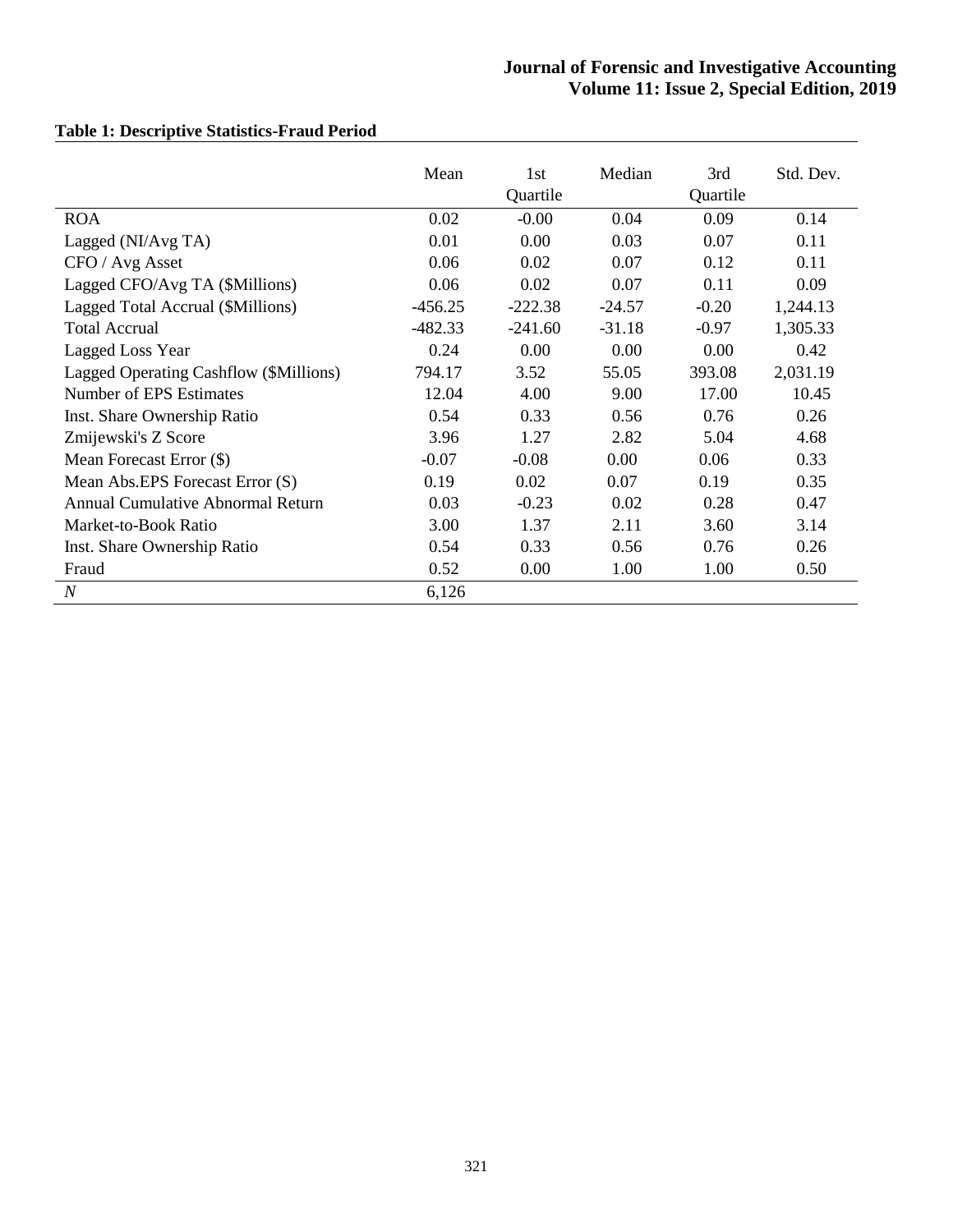|                                        | Mean<br>(Fraud<br>Sample) | Mean<br>(Control<br>Sample) | p-value | Median<br>(Fraud<br>Sample) | Median<br>(Control)<br>Sample) | p-value   |
|----------------------------------------|---------------------------|-----------------------------|---------|-----------------------------|--------------------------------|-----------|
| <b>ROA</b>                             | 0.01                      | 0.03                        | 0.00    | 0.04                        | 0.04                           | 0.00      |
| Lagged (NI/Avg TA)                     | 0.00                      | 0.02                        | 0.00    | 0.03                        | 0.04                           | 0.00      |
| CFO / Avg Asset                        | 0.05                      | 0.08                        | 0.00    | 0.06                        | 0.08                           | 0.00      |
| Lagged CFO/Avg TA                      | 0.05                      | 0.07                        | 0.00    | 0.06                        | 0.08                           | 0.00      |
| Lagged Total Accrual (\$Millions)      | $-485.02$                 | $-424.90$                   | 0.06    | $-21.58$                    | $-28.14$                       | 0.03      |
| Total Accrual (\$Millions)             | $-513.05$                 | $-448.86$                   | 0.05    | $-27.43$                    | $-34.30$                       | 0.04      |
| <b>Lagged Loss Year</b>                | 0.26                      | 0.20                        | 0.00    | 0.00                        | 0.00                           | 0.00      |
| Lagged Operating Cashflow (\$Millions) | 808.56                    | 778.50                      | 0.56    | 47.84                       | 64.30                          | 0.00      |
| Number of EPS Estimates                | 12.48                     | 11.56                       | 0.00    | 10.00                       | 8.00                           | 0.00      |
| Inst. Share Ownership Ratio            | 0.58                      | 0.51                        | 0.00    | 0.61                        | 0.52                           | 0.00      |
| Zmijewski's Z Score                    | 3.83                      | 4.11                        | 0.02    | 2.84                        | 2.80                           | 0.65      |
| Mean Forecast Error (\$)               | $-0.08$                   | $-0.06$                     | 0.02    | 0.01                        | 0.00                           | 0.04      |
| Mean Abs.EPS Forecast Error (\$)       | 0.20                      | 0.19                        | 0.20    | 0.07                        | 0.07                           | 0.80      |
| Annual Cumulative Abnormal Return      | 0.05                      | 0.01                        | 0.00    | 0.02                        | 0.01                           | 0.12      |
| Market-to-Book Ratio                   | 3.10                      | 2.88                        | 0.01    | 2.17                        | 2.07                           | 0.03      |
| Inst. Share Ownership Ratio            | 0.58                      | 0.51                        | 0.00    | 0.61                        | 0.52                           | 0.00      |
| Fraud                                  | 1.00                      | 0.00                        |         | 1.00                        | 0.00                           | $\bullet$ |
| $\boldsymbol{N}$                       | 6,126                     |                             |         |                             |                                |           |

# **Table 2: Mean and Median Difference Tests-Fraud Period**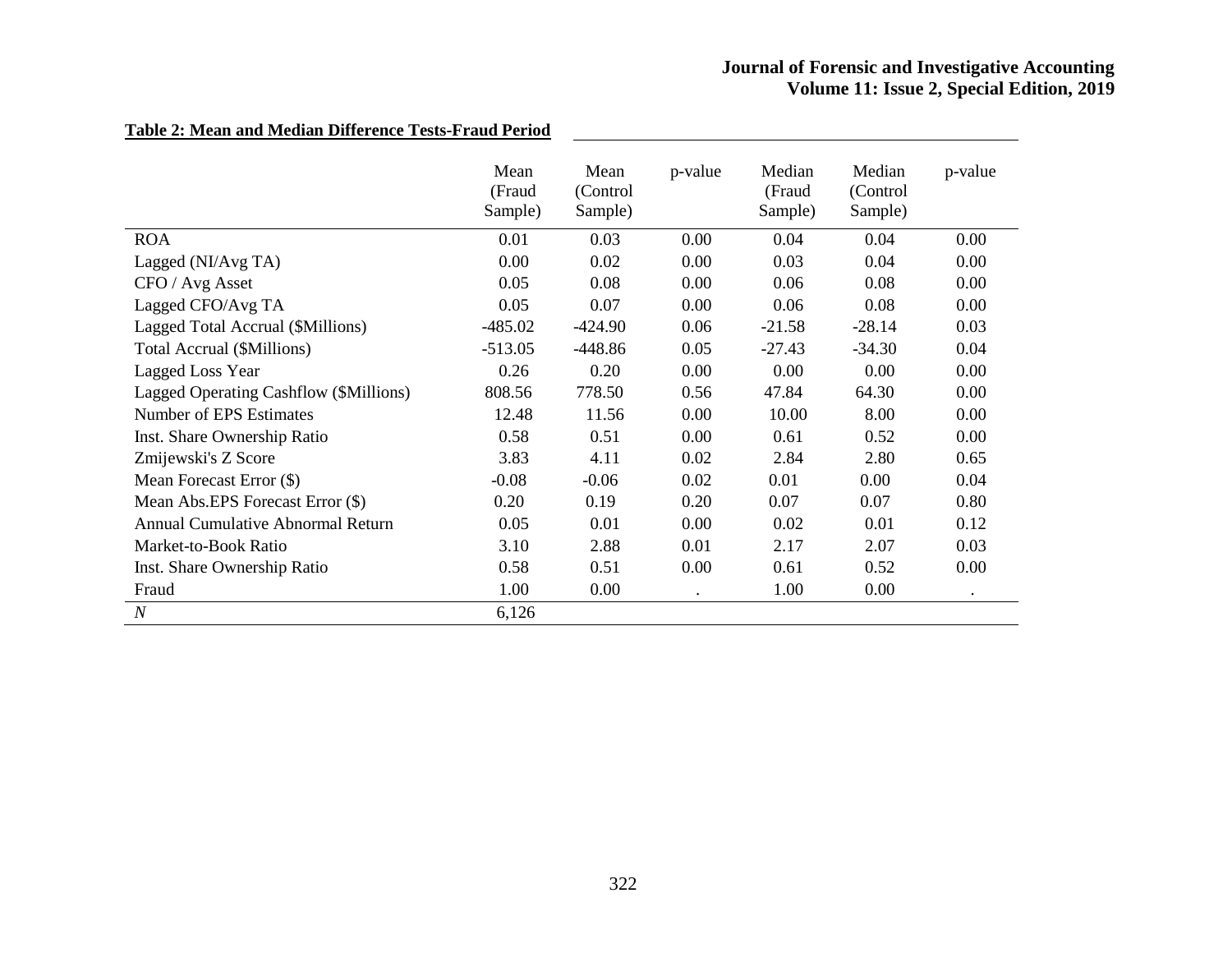|                                        | $\overline{2}$ | 3                      | 4                                               | 5         | 6              |           | 8        | 9        | 10       | 11        |
|----------------------------------------|----------------|------------------------|-------------------------------------------------|-----------|----------------|-----------|----------|----------|----------|-----------|
|                                        |                |                        |                                                 |           |                |           |          |          |          |           |
| $0.55**$                               |                |                        |                                                 |           |                |           |          |          |          |           |
| $0.53**$                               | $0.45**$       |                        |                                                 |           |                |           |          |          |          |           |
| $0.42**$                               | $0.54**$       | $0.63**$               |                                                 |           |                |           |          |          |          |           |
| $0.43**$                               | $0.14**$       | $-0.45**$              |                                                 |           |                |           |          |          |          |           |
| $0.12**$                               | $0.42**$       | $-0.20**$              | $-0.49**$                                       | $0.33**$  |                |           |          |          |          |           |
| $-0.40**$                              |                | $-0.29**$              | $-0.33**$                                       | $-0.13**$ | $-0.37**$      |           |          |          |          |           |
| $0.15**$                               | $0.20**$       | $0.27**$               | $0.28**$                                        | $-0.10**$ | $-0.08**$      | $-0.14**$ |          |          |          |           |
| $0.13**$                               | $0.11**$       | $0.17**$               | $0.14**$                                        | $-0.01$   | $-0.02$        | $0.14**$  | $0.33**$ |          |          |           |
| $0.18**$                               | $0.09**$       | $0.08**$               | 0.02                                            | $0.11**$  | $0.07**$       | 0.03      | $-0.03$  | $0.05*$  |          |           |
| $-0.20**$                              |                | $-0.06**$              | $-0.07**$                                       | $-0.17**$ | $-0.03$        | $0.11**$  | $-0.04$  | $-0.01$  | $0.18**$ |           |
| $0.23**$                               | $-0.03$        | $0.12**$               | 0.02                                            | $0.10**$  | $-0.04*$       | 0.01      | 0.01     | $0.12**$ | $0.27**$ | $-0.11**$ |
| $0.11**$                               | $\overline{0}$ | $0.07**$               | 0.02                                            | 0.01      | $\overline{0}$ | 0.03      | $0.12**$ | 0.03     | $0.52**$ | $-0.14**$ |
| $-0.06*$                               |                | $-0.10**$              | $-0.11**$                                       | 0.03      | $0.05*$        | $0.06**$  | $0.13**$ | $-0.05*$ | $.04*$   | $0.07**$  |
|                                        | 11             | 12                     | 13                                              | 14        |                |           |          |          |          |           |
|                                        |                |                        |                                                 |           |                |           |          |          |          |           |
| Annual Cumulative Abnormal Returns, 12 |                |                        |                                                 |           |                |           |          |          |          |           |
|                                        |                | $-0.11**$<br>$-0.14**$ | $-0.70**$<br>$-0.10**$<br>$-0.08**$<br>$0.38**$ | $-0.19**$ |                |           |          |          |          |           |

Market-to-Book Ratio, 13 -0.14<sup>\*\*</sup> 0.38<sup>\*\*</sup> 1<br>Fraud, 14 0.07<sup>\*\*</sup> 0.02 0.13<sup>\*\*</sup> Fraud, 14 0.07<sup>\*\*</sup> 0.02 0.13<sup>\*\*</sup> 1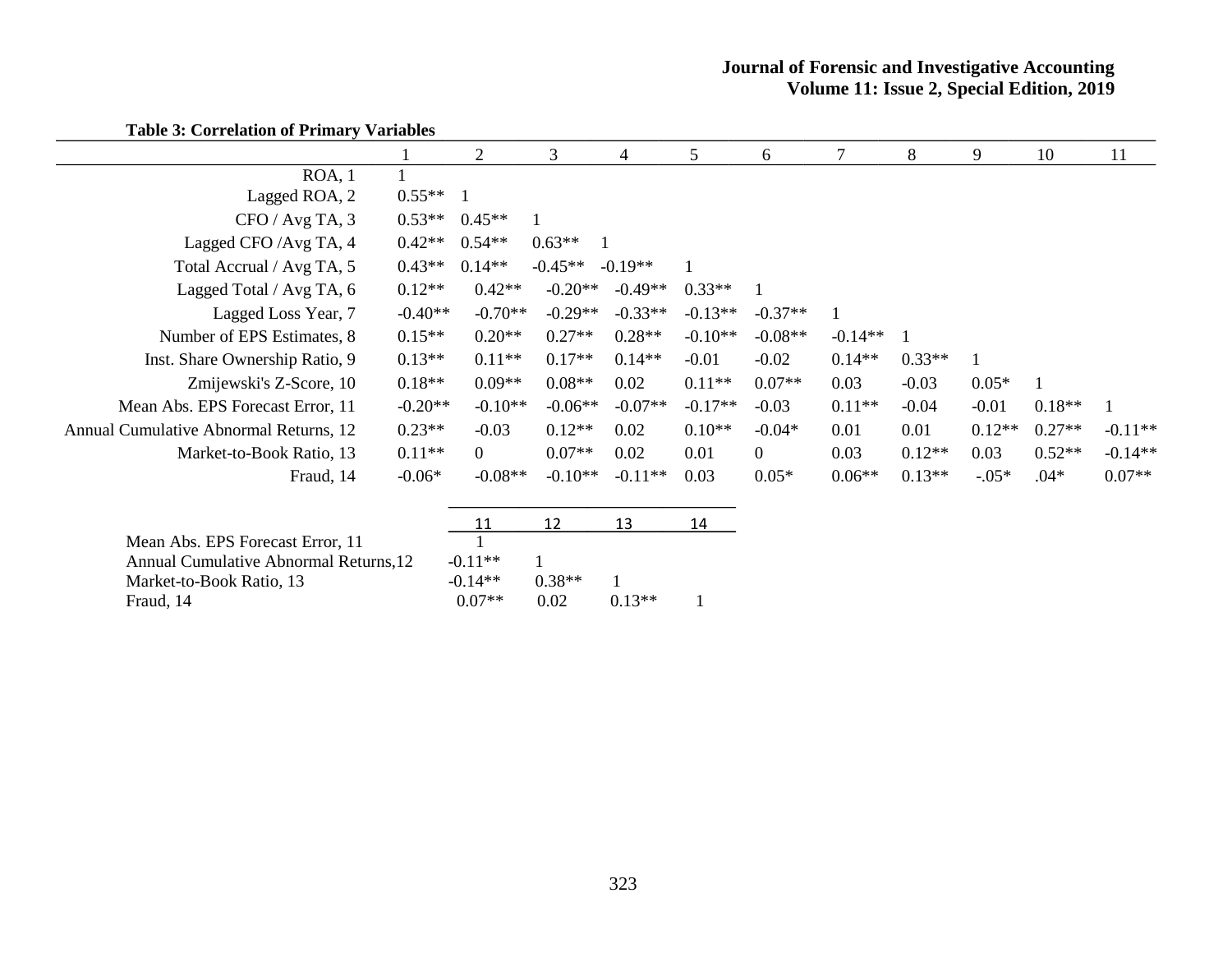|                                             | 1:NI-Pre   | 2:NI       | 3:NI-Post  | 4: Acc & CF - | 5: Acc & CF | 6:Acc & CF |
|---------------------------------------------|------------|------------|------------|---------------|-------------|------------|
|                                             |            | -During    |            | Pre           | During      | Post       |
| Intercept                                   | $0.021***$ | $0.016***$ | $0.018***$ | 0.006         | $-0.008*$   | $-0.008$   |
|                                             | (0.000)    | (0.000)    | (0.000)    | (0.253)       | (0.065)     | (0.178)    |
| Lagged ROA)                                 | $0.760***$ | $0.670***$ | $0.586***$ |               |             |            |
|                                             | (0.000)    | (0.000)    | (0.000)    |               |             |            |
| Fraud                                       | $-0.007$   | $-0.006$   | $-0.001$   | $-0.000$      | $-0.001$    | $-0.001$   |
|                                             | (0.283)    | (0.149)    | (0.914)    | (0.978)       | (0.901)     | (0.871)    |
| <b>Fraud X Lagged ROA</b>                   | 0.142      | 0.023      | $-0.059$   |               |             |            |
|                                             | (0.167)    | (0.691)    | (0.382)    |               |             |            |
| Lagged CFO/Avg TA                           |            |            |            | $0.930***$    | $0.891***$  | $0.800***$ |
|                                             |            |            |            | (0.000)       | (0.000)     | (0.000)    |
| Lagged Total Accruals/Avg TA                |            |            |            | $0.648***$    | $0.504***$  | $0.426***$ |
|                                             |            |            |            | (0.000)       | (0.000)     | (0.000)    |
| <b>Fraud X Lagged CFO/Avg TA</b>            |            |            |            | 0.082         | 0.022       | $-0.033$   |
|                                             |            |            |            | (0.459)       | (0.771)     | (0.715)    |
| <b>Fraud X Lagged Total Accruals/Avg TA</b> |            |            |            | 0.124         | 0.011       | $-0.107$   |
|                                             |            |            |            | (0.272)       | (0.854)     | (0.191)    |
| $\overline{N}$                              | 2130       | 6126       | 2863       | 2130          | 6126        | 2863       |
| Adj R-squared                               | 0.308      | 0.296      | 0.290      | 0.315         | 0.319       | 0.319      |

**Table 4: Persistence of Earnings and its Decomposition into Accruals and Cash Flow Conditional on Fraud—RQ1 and H1 (Models 1a and 1b)**

*Note: p*-values in parentheses<sup>\*</sup>  $p < 0.10$ , \*\*  $p < 0.05$ , \*\*\*  $p < 0.01$ . The results of estimating Model 1a are in columns 1–3 while those of estimating Model 1b are in columns 4–6. The lack of significance of Fraud X Lagged CFO/ Avg TA and Fraud X Lagged Total Accrual / Avg TA is in part driven by the highly negative correlation between CFO and Accruals (-0.19, see Table 3). Thus, both variables in the same model cancel each other out to some extent.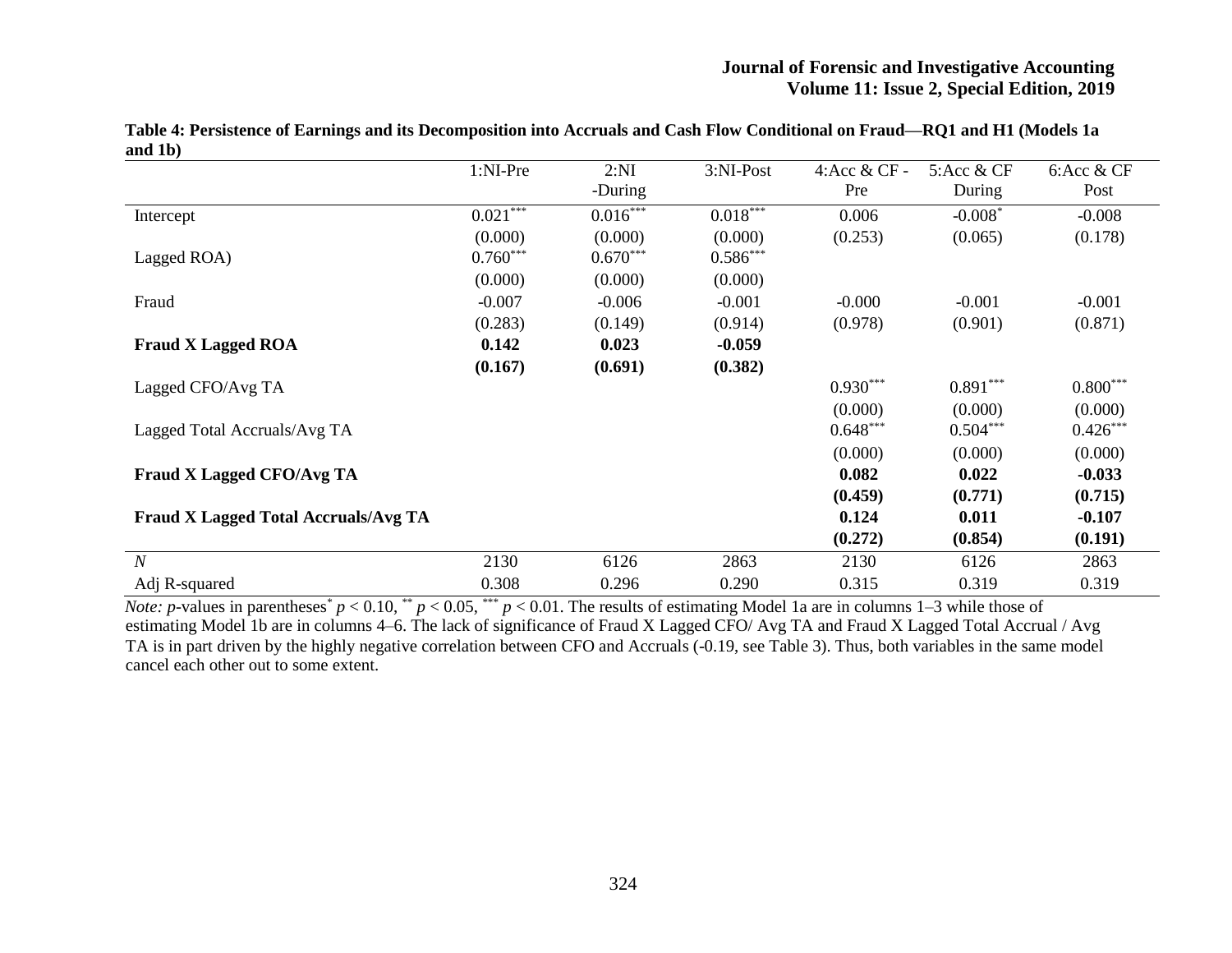|                                             | 1:Acc-Pre   | 2: Acc      | 3:Acc -Post | <b>IVALUATE INTERNATIONAL ARTISTS</b><br>4: CFO | $5:$ CFO $-$ | 6:CFO-Post |
|---------------------------------------------|-------------|-------------|-------------|-------------------------------------------------|--------------|------------|
|                                             |             | -During     |             | -Pre                                            | During       |            |
| Intercept                                   | $-0.028***$ | $-0.039***$ | $-0.041***$ | $0.027***$                                      | $0.026***$   | $0.028***$ |
|                                             | (0.000)     | (0.000)     | (0.000)     | (0.000)                                         | (0.000)      | (0.000)    |
| Fraud                                       | $0.009*$    | $0.006*$    | $-0.006$    | $-0.012*$                                       | $-0.011***$  | $-0.002$   |
|                                             | (0.097)     | (0.084)     | (0.218)     | (0.060)                                         | (0.006)      | (0.711)    |
| Lagged Total Accruals/Avg TA                | $0.313***$  | $0.290***$  | $0.287***$  |                                                 |              |            |
|                                             | (0.000)     | (0.000)     | (0.000)     |                                                 |              |            |
| <b>Fraud X Lagged Total Accruals/Avg TA</b> | $0.166$ **  | 0.049       | $-0.110**$  |                                                 |              |            |
|                                             | (0.029)     | (0.237)     | (0.044)     |                                                 |              |            |
| Lagged CFO/Avg TA                           |             |             |             | $0.725***$                                      | $0.730***$   | $0.703***$ |
|                                             |             |             |             | (0.000)                                         | (0.000)      | (0.000)    |
| Fraud X Lagged CFO/Avg TA                   |             |             |             | 0.108                                           | 0.061        | $-0.014$   |
|                                             |             |             |             | (0.160)                                         | (0.204)      | (0.804)    |
| $\boldsymbol{N}$                            | 2130        | 6126        | 2863        | 2130                                            | 6126         | 2863       |
| Adj R-squared                               | 0.115       | 0.083       | 0.052       | 0.396                                           | 0.423        | 0.416      |

#### **Table 5: Relative Persistence of Accruals and Cash Flow Conditional on Fraud—RQ1 and H1(Models 1c and 1d)**

*Note: p*-values in parentheses.  $p < 0.10$ ,  $p < 0.05$ ,  $p < 0.001$ . The results of estimating Model 1c are in columns 1–3 while those of estimating Model 1d are in columns 4–6.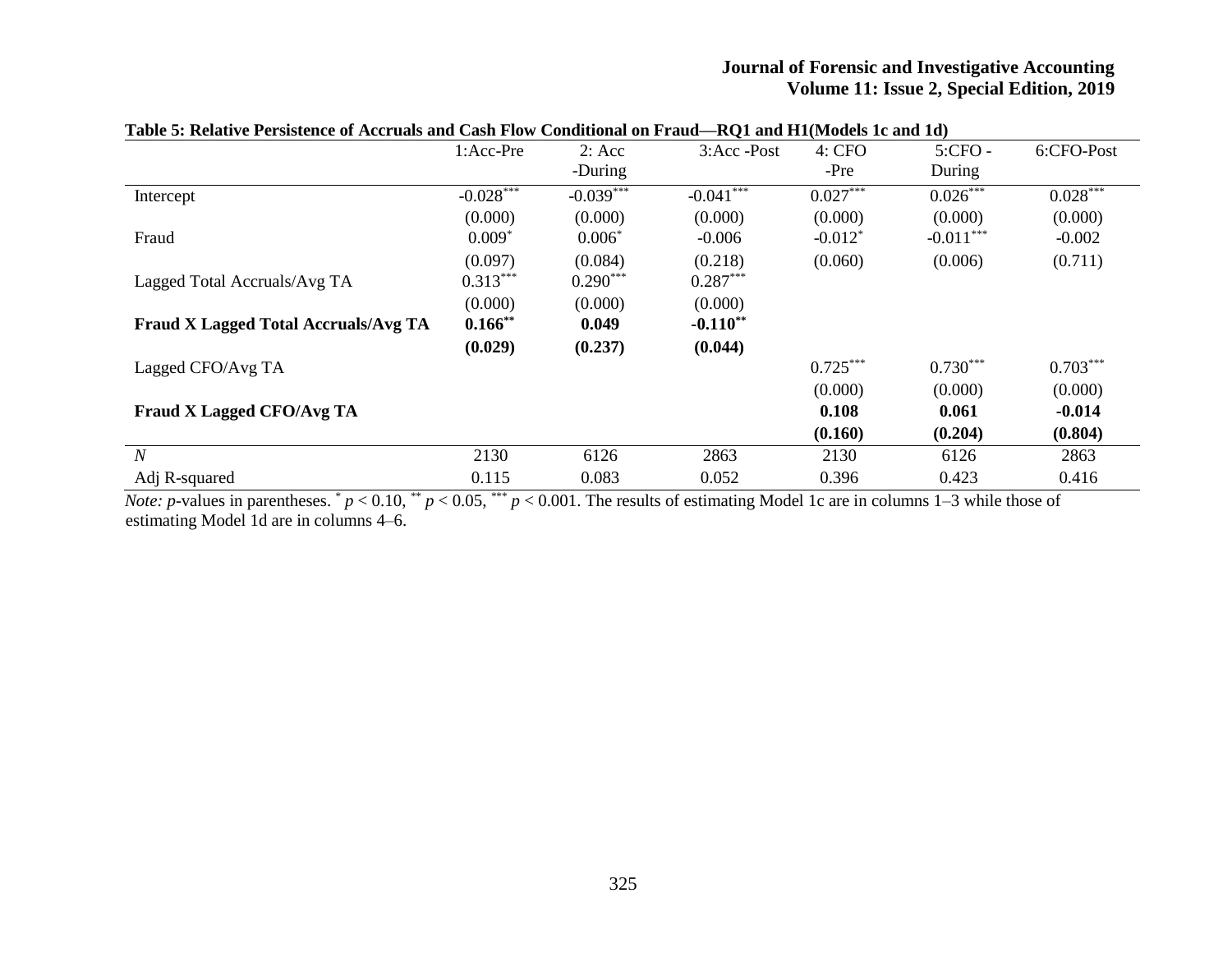|                                   | 1:NI-Pre    | $2:NI-$              | 3:NI-Post   | 4:Acc & CF        | 5:Acc & CF           | 6:Acc& CF   |
|-----------------------------------|-------------|----------------------|-------------|-------------------|----------------------|-------------|
|                                   | $0.279***$  | During<br>$0.211***$ | 0.718       | Pre<br>$0.276***$ | During<br>$0.201***$ | Post        |
| Intercept                         |             |                      |             |                   |                      | 0.686       |
|                                   | (0.000)     | (0.003)              | (0.123)     | (0.001)           | (0.005)              | (0.129)     |
| Fraud                             | $-0.100*$   | $-0.032$             | $-0.023$    | $-0.097*$         | $-0.034$             | $-0.028$    |
|                                   | (0.055)     | (0.462)              | (0.707)     | (0.059)           | (0.429)              | (0.653)     |
| <b>ROA</b>                        | $-0.568***$ | $-0.529***$          | $-0.393***$ |                   |                      |             |
|                                   | (0.000)     | (0.000)              | (0.004)     |                   |                      |             |
| Number of EPS Estimates           | $-0.001$    | $-0.002***$          | $-0.002**$  | $-0.001$          | $-0.002***$          | $-0.002**$  |
|                                   | (0.481)     | (0.003)              | (0.035)     | (0.430)           | (0.002)              | (0.026)     |
| Inst. Share Ownership Ratio       | 0.036       | $-0.001$             | $-0.044$    | 0.052             | 0.002                | $-0.048$    |
|                                   | (0.656)     | (0.985)              | (0.478)     | (0.525)           | (0.965)              | (0.439)     |
| Lagged Loss year                  | $-0.003$    | $-0.047**$           | $-0.065***$ | $-0.005$          | $-0.044**$           | $-0.060**$  |
|                                   | (0.934)     | (0.029)              | (0.021)     | (0.876)           | (0.044)              | (0.039)     |
| Market-to-Book Ratio              | 0.000       | 0.001                | $-0.002$    | $-0.000$          | 0.002                | $-0.003$    |
|                                   | (0.943)     | (0.594)              | (0.427)     | (0.998)           | (0.530)              | (0.415)     |
| Zmijewski's Z Score               | $-0.008***$ | $-0.006***$          | $-0.004$    | $-0.008***$       | $-0.006***$          | $-0.005*$   |
|                                   | (0.000)     | (0.000)              | (0.146)     | (0.000)           | (0.000)              | (0.057)     |
| <b>Fraud X ROA</b>                | $0.308**$   | $-0.043$             | $-0.234$    |                   |                      |             |
|                                   | (0.032)     | (0.712)              | (0.203)     |                   |                      |             |
| Fraud X Institutional Ownership % | 0.081       | 0.015                | $-0.004$    | 0.062             | 0.014                | $-0.010$    |
|                                   | (0.438)     | (0.793)              | (0.960)     | (0.554)           | (0.811)              | (0.899)     |
| Fraud X Lagged Loss Year          | $0.102*$    | $0.092***$           | $0.115***$  | $0.099*$          | $0.085***$           | $0.116***$  |
|                                   | (0.053)     | (0.001)              | (0.002)     | (0.055)           | (0.004)              | (0.002)     |
| Fraud X Market-to-Book            | $-0.007$    | $-0.002$             | 0.003       | $-0.009$          | $-0.003$             | 0.002       |
|                                   | (0.230)     | (0.653)              | (0.530)     | (0.129)           | (0.347)              | (0.655)     |
| Fraud X Z-Score                   | 0.004       | 0.000                | 0.003       | $0.005*$          | 0.002                | 0.003       |
|                                   | (0.151)     | (0.947)              | (0.487)     | (0.068)           | (0.480)              | (0.463)     |
| CFO / Avg Total Assets            |             |                      |             | $-0.715***$       | $-0.530***$          | $-0.318*$   |
|                                   |             |                      |             | (0.000)           | (0.000)              | (0.067)     |
| Total Accrual/Avg TA              |             |                      |             | $-0.845***$       | $-0.729***$          | $-0.488***$ |
|                                   |             |                      |             | (0.000)           | (0.000)              | (0.001)     |

# **Table 6: Informativeness Accounting Information to Analysts' Forecasts Conditional on Fraud—RQ2and H2 (Models 2a and 2b)**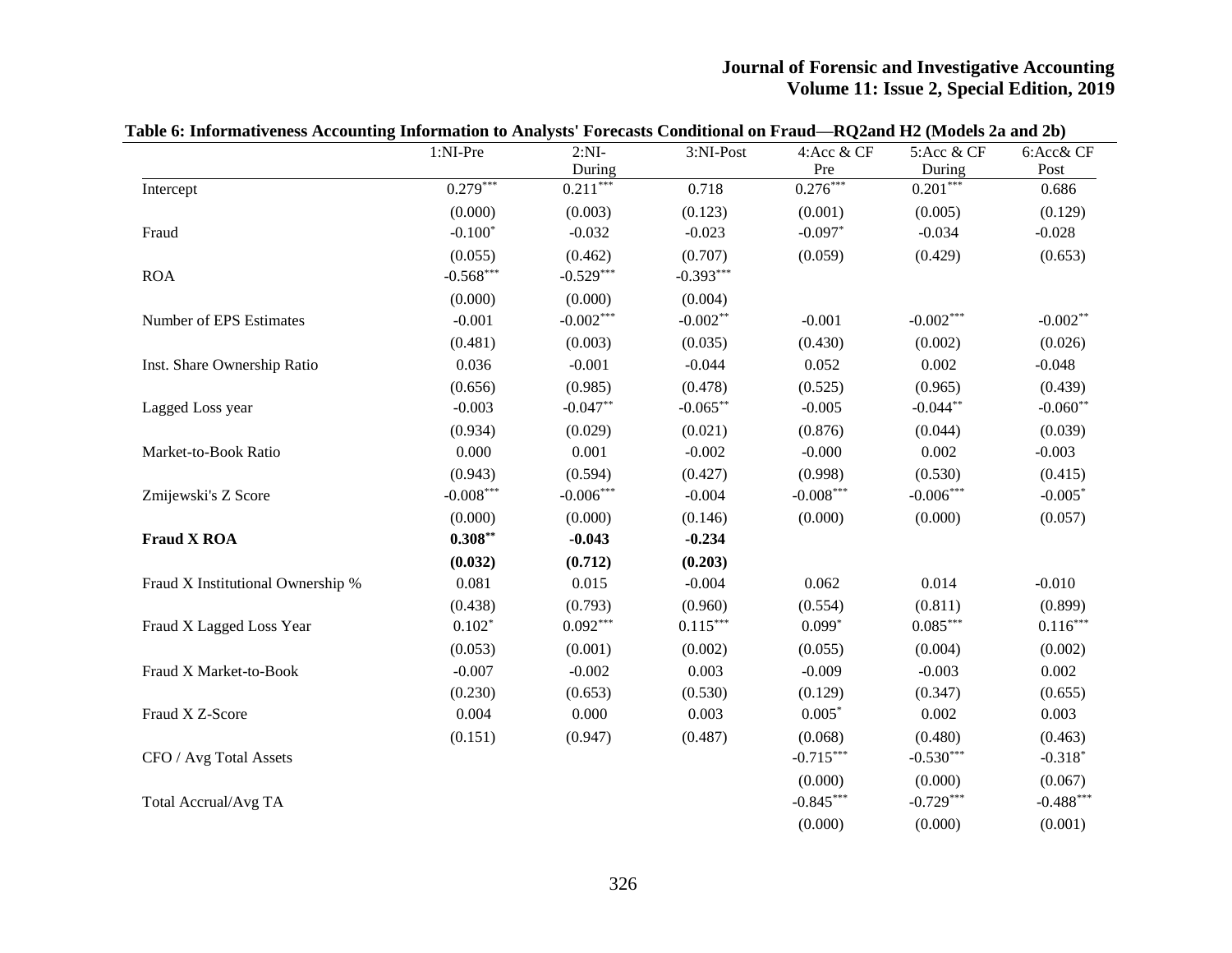| Fraud X CFO / Avg TA                   |       |       |       | $0.468**$ | $-0.050$ | $-0.140$   |
|----------------------------------------|-------|-------|-------|-----------|----------|------------|
|                                        |       |       |       | (0.013)   | (0.732)  | (0.539)    |
| <b>Fraud X Total Accruals / Avg TA</b> |       |       |       | 0.249     | $-0.160$ | $-0.289$   |
|                                        |       |       |       | (0.284)   | (0.306)  | (0.199)    |
| Sector- & Year-Fixed Effects           | Yes   | Yes   | Yes   | Yes       | Yes      | <b>Yes</b> |
| N                                      | 2130  | 6126  | 2863  | 2130      | 6126     | 2863       |
| Adj R-squared                          | 0.135 | 0.136 | 0.165 | 0.146     | 0.146    | 0.166      |

*Note: p*-values in parentheses.  $p < 0.10$ ,  $\binom{**}{r} < 0.05$ ,  $\binom{***}{r} < 0.01$ . The results of estimating Model 2a are in columns 1–3 while those of estimating Model 2b are in columns 4–6.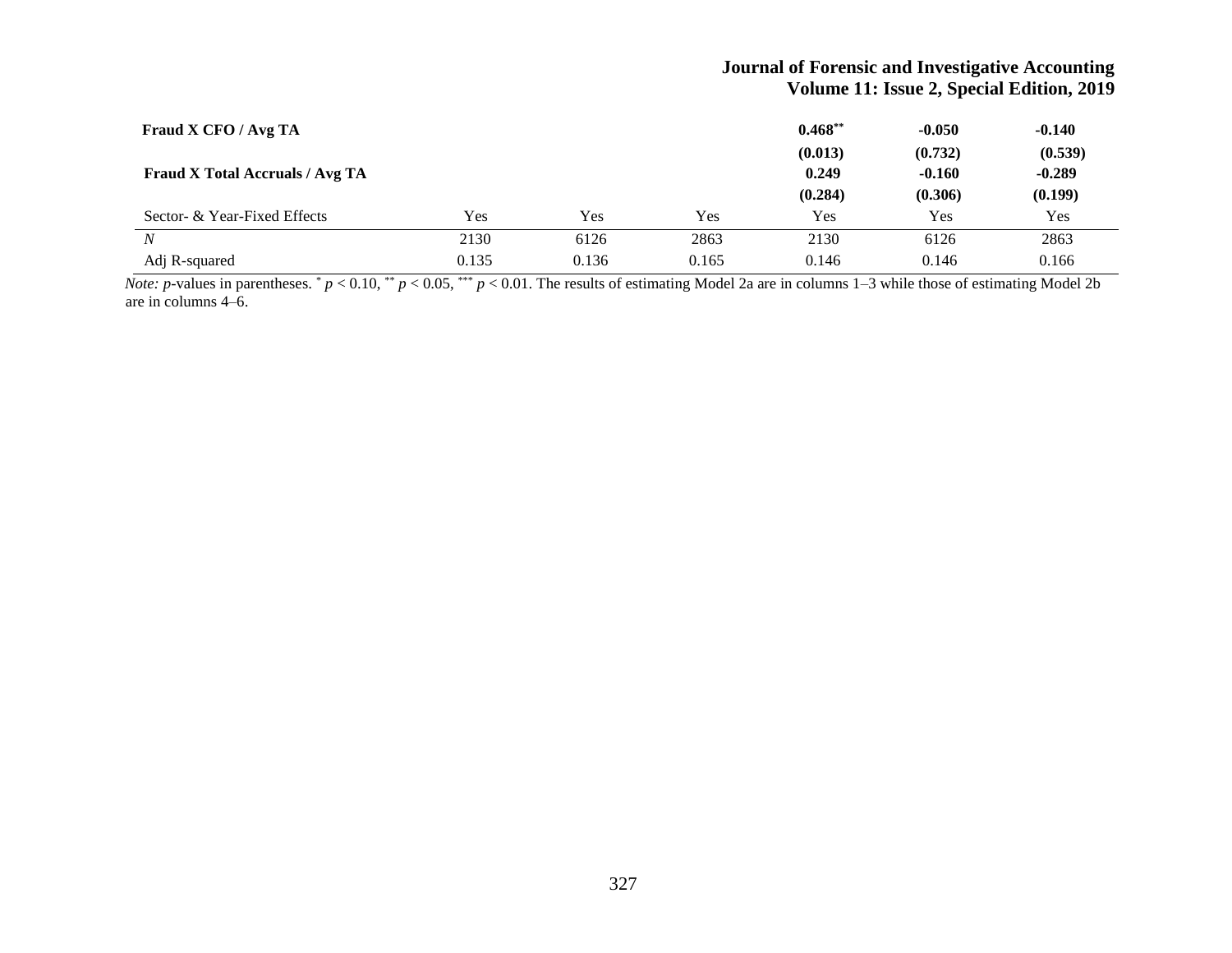|                                    | 1:NI-Pre    | 2:NI                   | 3:NI-Post   | 4:Acc & CF Pre | 5:Acc & CF  | 6:Acc & CF  |
|------------------------------------|-------------|------------------------|-------------|----------------|-------------|-------------|
|                                    |             | -During                |             |                | During      | Post        |
| Intercept                          | $-0.225***$ | $-0.220***$            | $-0.563***$ | $-0.223***$    | $-0.216***$ | $-0.562***$ |
|                                    | (0.001)     | (0.000)                | (0.000)     | (0.001)        | (0.000)     | (0.000)     |
| Fraud                              | 0.035       | 0.007                  | $-0.015$    | 0.018          | 0.003       | $-0.006$    |
|                                    | (0.266)     | (0.720)                | (0.534)     | (0.587)        | (0.880)     | (0.824)     |
| <b>ROA</b>                         | $0.919***$  | $0.888^{\ast\ast\ast}$ | $1.016***$  |                |             |             |
|                                    | (0.000)     | (0.000)                | (0.000)     |                |             |             |
| Market-to-Book Ratio               | $0.044***$  | $0.037***$             | $0.029***$  | $0.044***$     | $0.037***$  | $0.029***$  |
|                                    | (0.000)     | (0.000)                | (0.000)     | (0.000)        | (0.000)     | (0.000)     |
| Lagged Loss year                   | $0.162***$  | $0.206***$             | $0.229***$  | $0.156***$     | $0.204***$  | $0.230***$  |
|                                    | (0.000)     | (0.000)                | (0.000)     | (0.001)        | (0.000)     | (0.000)     |
| Zmijewski's Z Score                | $0.009**$   | $0.010***$             | $0.007*$    | $0.009**$      | $0.010***$  | $0.007*$    |
|                                    | (0.028)     | (0.000)                | (0.074)     | (0.022)        | (0.000)     | (0.064)     |
| <b>Fraud X ROA</b>                 | $-0.375*$   | $-0.102$               | $-0.217$    |                |             |             |
|                                    | (0.075)     | (0.446)                | (0.345)     |                |             |             |
| Fraud X Market-to-Book             | 0.012       | 0.002                  | $-0.001$    | 0.013          | 0.003       | 0.000       |
|                                    | (0.233)     | (0.781)                | (0.946)     | (0.205)        | (0.603)     | (0.961)     |
| Fraud X Lagged Loss Year           | $-0.060$    | $-0.045$               | $-0.038$    | $-0.064$       | $-0.049$    | $-0.043$    |
|                                    | (0.337)     | (0.198)                | (0.379)     | (0.308)        | (0.159)     | (0.322)     |
| Fraud X Z-Score                    | 0.003       | $0.008**$              | $0.010*$    | 0.003          | $0.007**$   | $0.010*$    |
|                                    | (0.653)     | (0.020)                | (0.086)     | (0.614)        | (0.028)     | (0.093)     |
| CFO / Avg Total Assets             |             |                        |             | $1.001***$     | $0.955***$  | $1.094***$  |
|                                    |             |                        |             | (0.000)        | (0.000)     | (0.000)     |
| Total Accrual/Avg TA               |             |                        |             | $1.331***$     | $1.107***$  | $1.041***$  |
|                                    |             |                        |             | (0.000)        | (0.000)     | (0.000)     |
| Fraud X CFO / Avg TA               |             |                        |             | $-0.424$       | $-0.144$    | $-0.357$    |
|                                    |             |                        |             | (0.106)        | (0.397)     | (0.209)     |
| <b>Fraud X Total Accruals / TA</b> |             |                        |             | $-0.769**$     | $-0.218$    | $-0.251$    |
|                                    |             |                        |             | (0.016)        | (0.226)     | (0.361)     |
| Sector- & Year-Fixed Effects       | Yes         | Yes                    | Yes         | Yes            | Yes         | Yes         |

**Table 7: Informativeness of Accounting Information to Annual Cumulative Abnormal Returns Conditional on Fraud—RQ3 and H3 (Models 3a and 3b)**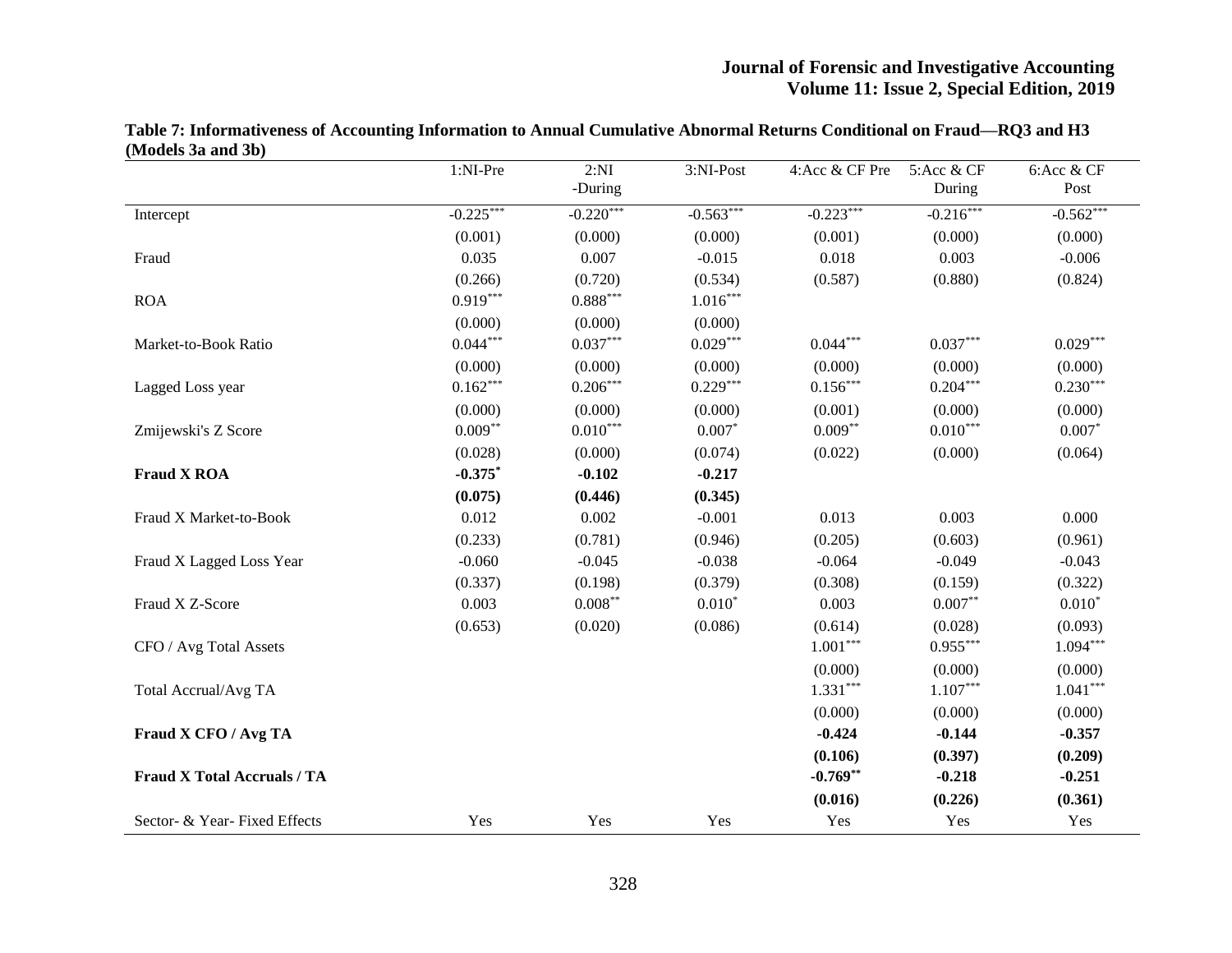| $ -$<br>$\cdot$ $\cdot$ | 0.100<br>-<br>21.00               | $-1$ $\sim$<br>U⊥∠∪ | 2863        | 0.100<br>2130             | $-1n$<br>r.<br>∪⊥∠∪ | 2863  |
|-------------------------|-----------------------------------|---------------------|-------------|---------------------------|---------------------|-------|
| K-squared<br>Ad1        | $\cdots$ $\alpha \alpha$<br>v.∠JJ | 0.203               | 157<br>0.1J | $\sim$<br><u>v. zv. 1</u> | 0.200<br>∪.∠∪∪      | 0.152 |

*Note; p*-values in parentheses. \*  $p < 0.10$ , \*\*  $p < 0.05$ , \*\*\*  $p < 0.01$ . The results of estimating Model 3a are in columns 1–3 while those of estimating Model 3b are in columns 4–6.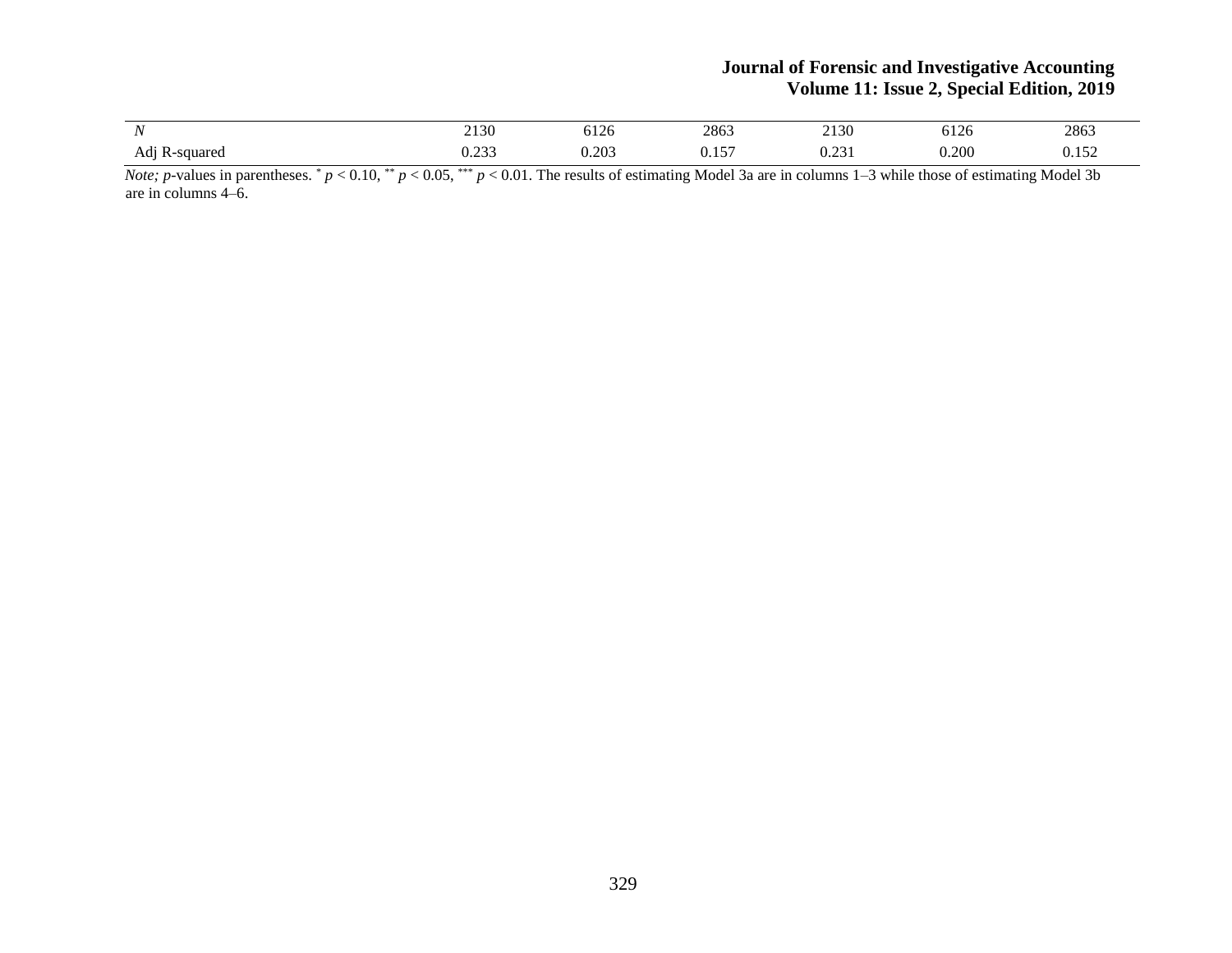## **Figure 1: Data Procedure and Composition of Final sample**

| Initial IFP data                                                  | 834 fraud firm years |
|-------------------------------------------------------------------|----------------------|
| Observations for which data is available                          | 728 fraud firm years |
| Observations for which there are matching non-fraud control firms | 658 fraud firm years |

#### **Breakdown of final sample across the three periods after extracting financial data for both**

| fraud and control firms |                          |        |  |  |  |
|-------------------------|--------------------------|--------|--|--|--|
|                         | <b>Fraud Period</b>      |        |  |  |  |
| Fraud firm-years        | Control firm-years       | Total  |  |  |  |
| 3,194                   | 2,932                    | 6,126  |  |  |  |
|                         | <b>Pre-fraud Period</b>  |        |  |  |  |
| Fraud firm-years        | Control firm-years       | Total  |  |  |  |
| 1,077                   | 1,053                    | 2,130  |  |  |  |
|                         | <b>Post-fraud Period</b> |        |  |  |  |
| Fraud firm-years        | Control firm-years       | Total  |  |  |  |
| 1,477                   | 1,386                    | 2,863  |  |  |  |
|                         | <b>Total</b>             |        |  |  |  |
| Fraud firm-years        | Control firm-years       | Total  |  |  |  |
| 5,748                   | 5,371                    | 11,119 |  |  |  |